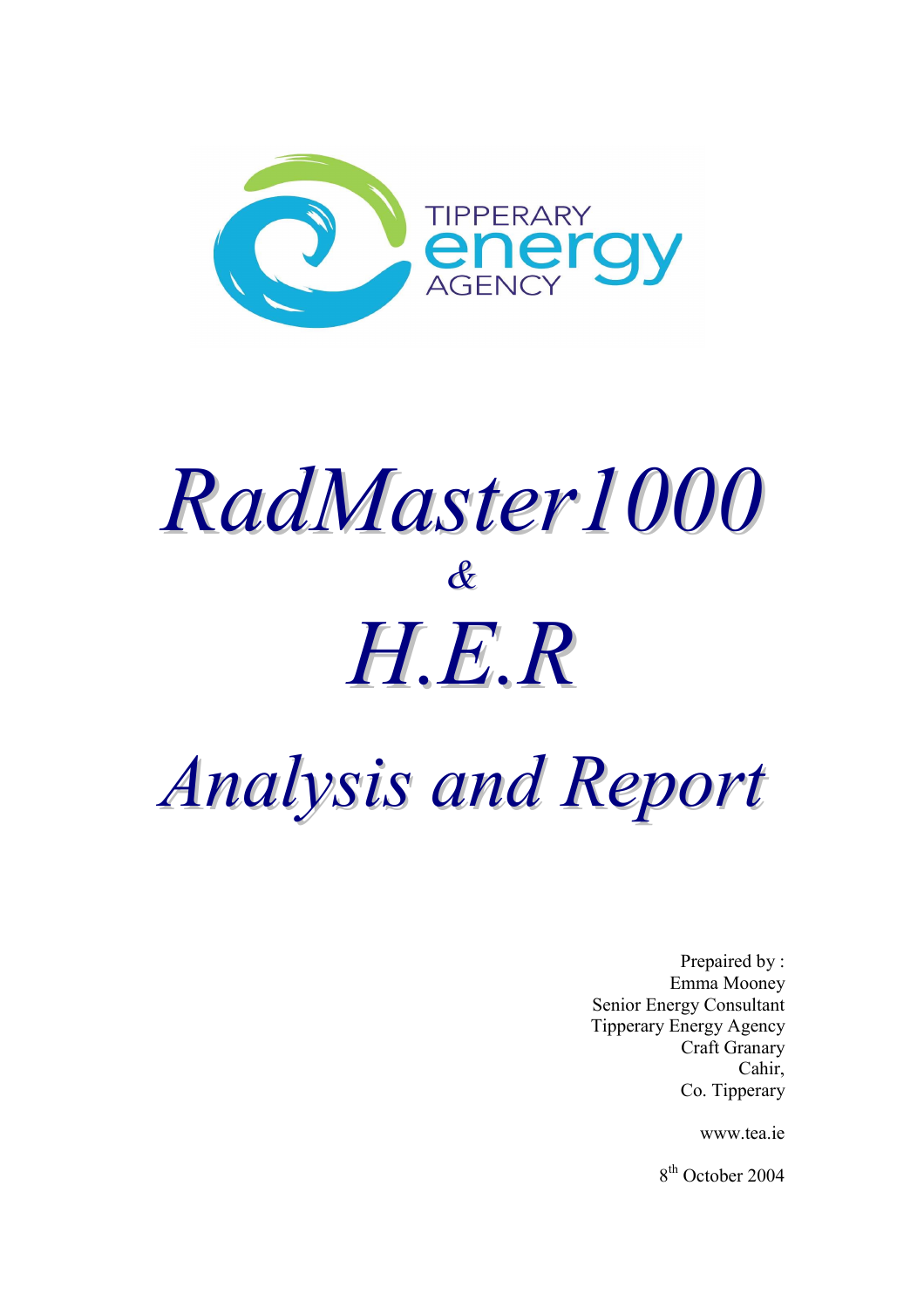## **Table of Contents**

| 1. |       |                                                                 |  |
|----|-------|-----------------------------------------------------------------|--|
| 2. |       |                                                                 |  |
| 3. |       |                                                                 |  |
| 4. |       |                                                                 |  |
| 5. |       |                                                                 |  |
| 6. |       |                                                                 |  |
|    | 6.1   |                                                                 |  |
|    | 6.2   |                                                                 |  |
|    | 6.2.1 |                                                                 |  |
|    | 6.2.2 |                                                                 |  |
|    | 6.2.3 |                                                                 |  |
|    | 6.2.4 | 'Standard' pre 1980's house with Heating System upgrade HER  15 |  |
|    | 6.2.5 |                                                                 |  |
|    | 6.3   |                                                                 |  |
|    |       |                                                                 |  |
|    |       |                                                                 |  |
|    | 6.3.3 |                                                                 |  |
|    |       |                                                                 |  |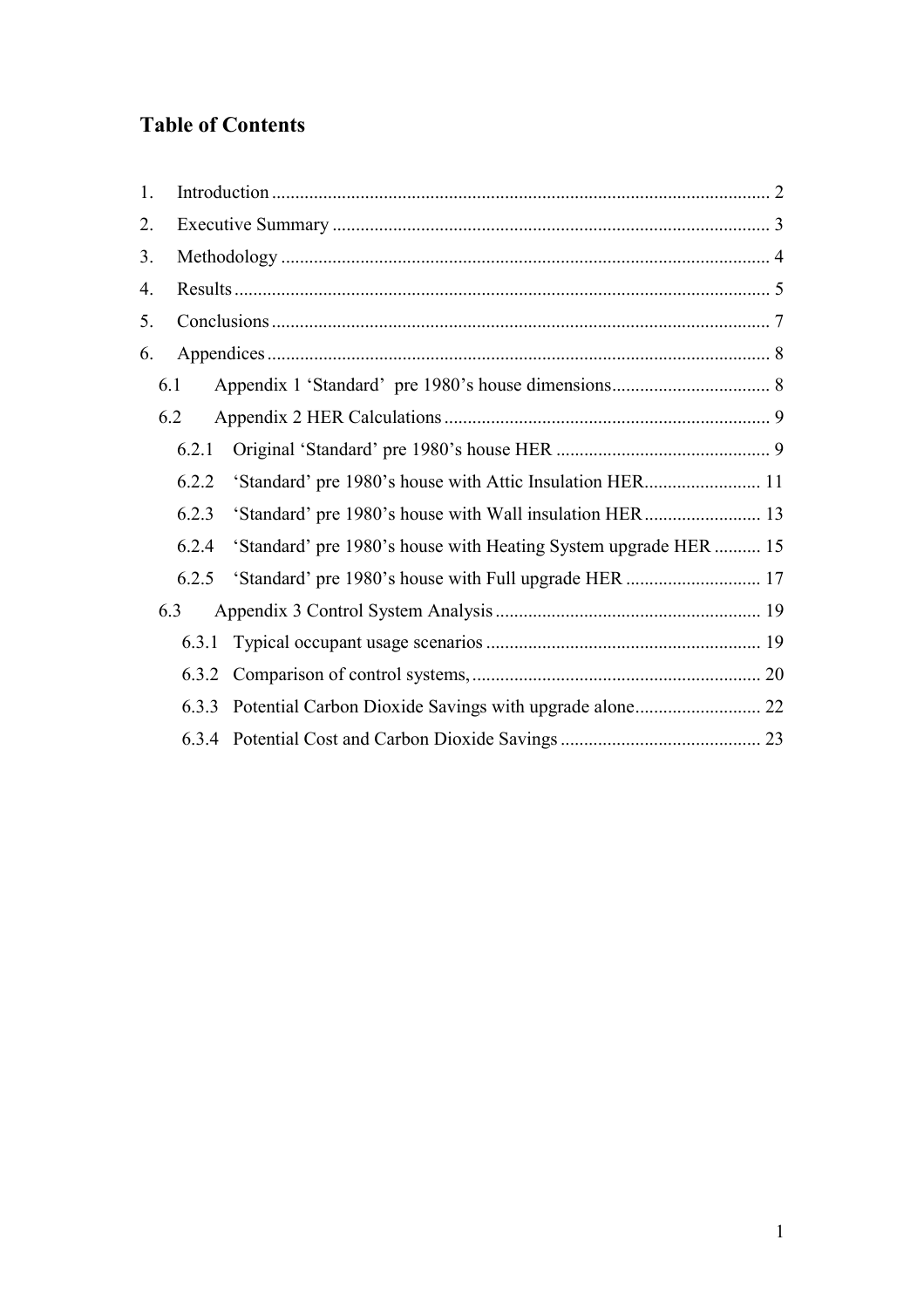## <span id="page-2-0"></span>**1. INTRODUCTION**

The RadMaster is a multi zone heat distribution control system, which can offer up to 15 independently controlled zones within a heating space.

Tipperary Energy Agency were commissioned to carry out a Heat Energy Rating on a typical pre1980's semi detached house both before and after its upgrading, and then to asses what impact the addition of a RadMaster system would have on such a house. The upgrading of the house was to include increasing insulation in the attic space, insulating the wall cavity space and upgrading the heating system to a gas fired central heating system. There was also the possibility of upgrading the boiler used to a high efficiency condensing boiler and this was also to be investigated.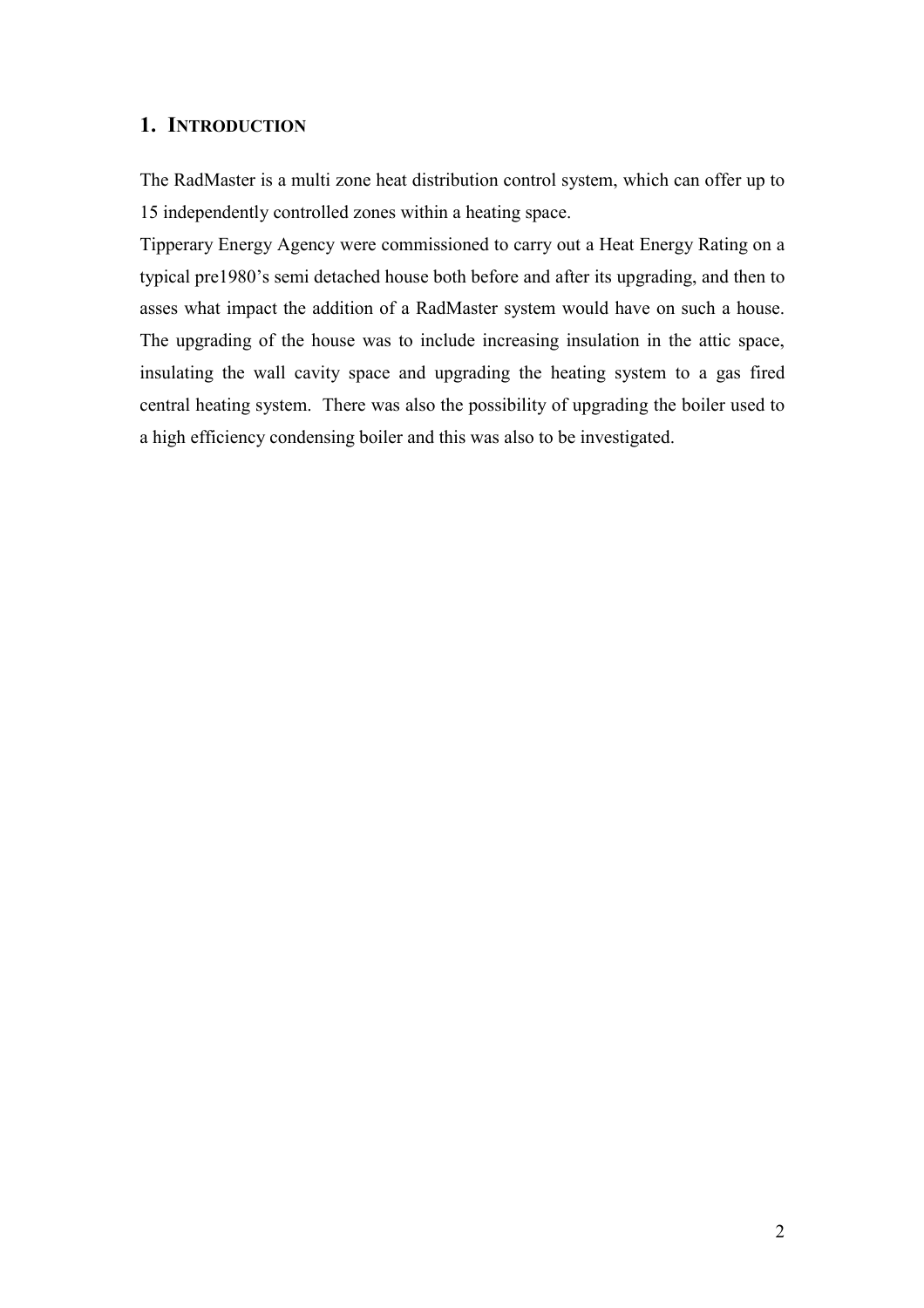## <span id="page-3-0"></span>**2. EXECUTIVE SUMMARY**

The purpose of this report was to examine the potential impact of a number of energy saving measures and technologies. The ultimate aim of these measures was to reduce the energy use per square meter of a 'standard' pre 1980's house, by at least 50% and to below the Maximum Permitted Heat Energy Rating (MPHER) level, if possible. In our calculations we see that through increasing the insulation levels, installing a gas central heating system including a condensing boiler and the RadMaster control system, the Heat Energy Rating reduces from  $287kWh/m^2y$  in the original house without upgrade potentially to 68 kWh/m<sup>2</sup>y.

From the tables below we can see a summary of the reduction in the Gross heat required and in Carbon Dioxide emissions from firstly the individual steps and then in the second table the impact of the different measures combined with the RadMaster .

| <b>Energy Saving Step</b> | *Gross Reduction<br>in Heat required | *Gross<br>Reduction in<br>Heat required | Reduction in CO2<br>Emissions |
|---------------------------|--------------------------------------|-----------------------------------------|-------------------------------|
|                           | kWh/y                                | $\frac{9}{6}$                           | kg/y                          |
|                           |                                      |                                         |                               |
| RadMaster 1000            | 15454                                | 47%                                     | 6,912                         |
| Wall insulation           | 13925                                | 42%                                     | 6,228                         |
| Attic Insulation          | 996                                  | 3%                                      | 446                           |
| Upgrade Heating system    | 4092                                 | 12%                                     | 1,830                         |
| <b>Condensing Boiler</b>  | 7338                                 | 22%                                     | 8503                          |

\* Gross heat requirement is 33,022kWh/y, based on a 70% system efficiency

| <b>Combined Energy Saving Steps</b>     | <b>Reduction in Heat</b><br>required | Reduction in<br>Heat required | Reduction in CO <sub>2</sub><br>Emissions | Cost |
|-----------------------------------------|--------------------------------------|-------------------------------|-------------------------------------------|------|
|                                         | kWh/v                                | $\%$                          | kg/y                                      | €    |
|                                         |                                      |                               |                                           |      |
| RadMaster 1000                          | 15454                                | 47%                           | 6,912                                     |      |
| RadMaster 1000 & Wall Insulation        | 24085                                | 73%                           | 10,772                                    |      |
| RadMaster 1000 & Attic Insulation       | 18034                                | 55%                           | 8,066                                     |      |
| RadMaster 1000 & Upgrade Heating System | 19483                                | 59%                           | 8,714                                     |      |
| RadMaster 1000 & Condensing Boiler      | 21002                                | 64%                           | 11,276                                    |      |
| RadMaster 1000 & All upgrades           | 26365                                | 80%                           | 13.146                                    |      |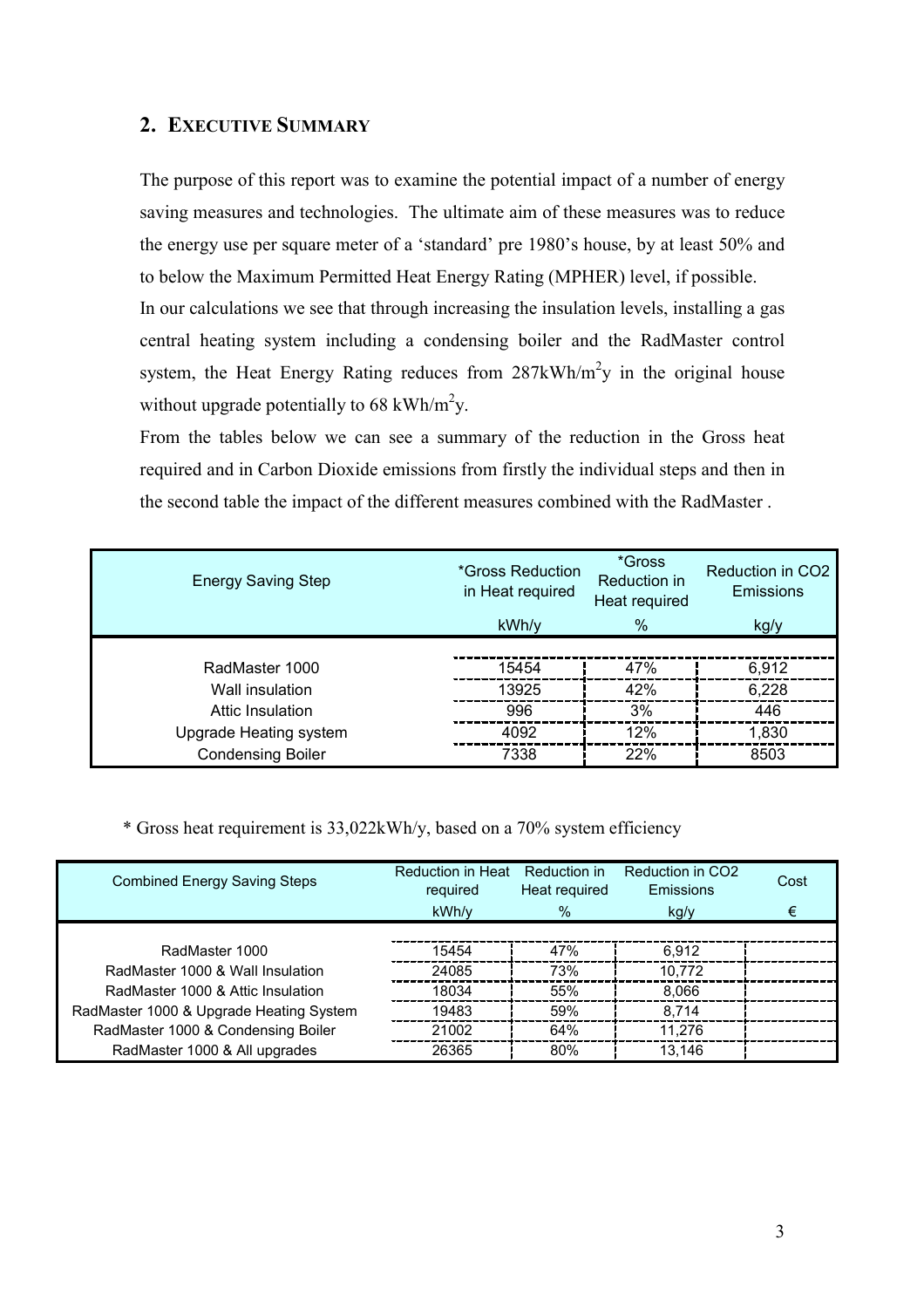## <span id="page-4-0"></span>**3. METHODOLOGY**

The method of assessing the potential impact of the proposed upgrades and changes on a standard pre 1980's house was to use the Heat Energy Rating (HER) SEI software and also the HER methods as outlined in the Building Regulations 2002 Technical Guidance Document L.

The key steps in carrying out the assessment and analysis were as follows:

- Determine 'standard' 1980's house.
- Carry out HER on 'standard' house.
- Apply building upgrades to 'standard' house and carryout HER.
- Assess the potential/likely use of the RadMaster in the 'standard' house.
- Model the impact of the RadMaster on the house.
- Compare a number of likely scenarios.

The results of these assessments were then analysed, and conclusions drawn up.

To Model the RadMaster we divided the house into zones, in this case each room was a zone, we then looked at how much heating each zone would require to achieve the desired temperature, without dropping below a minimum base temperature of  $10^{\circ}$ C at any point in the house. Comparing this to the amount of heat required to heat the entire house to the desired temperature, as determined by the HER software gave us our potential additional saving due to the RadMaster.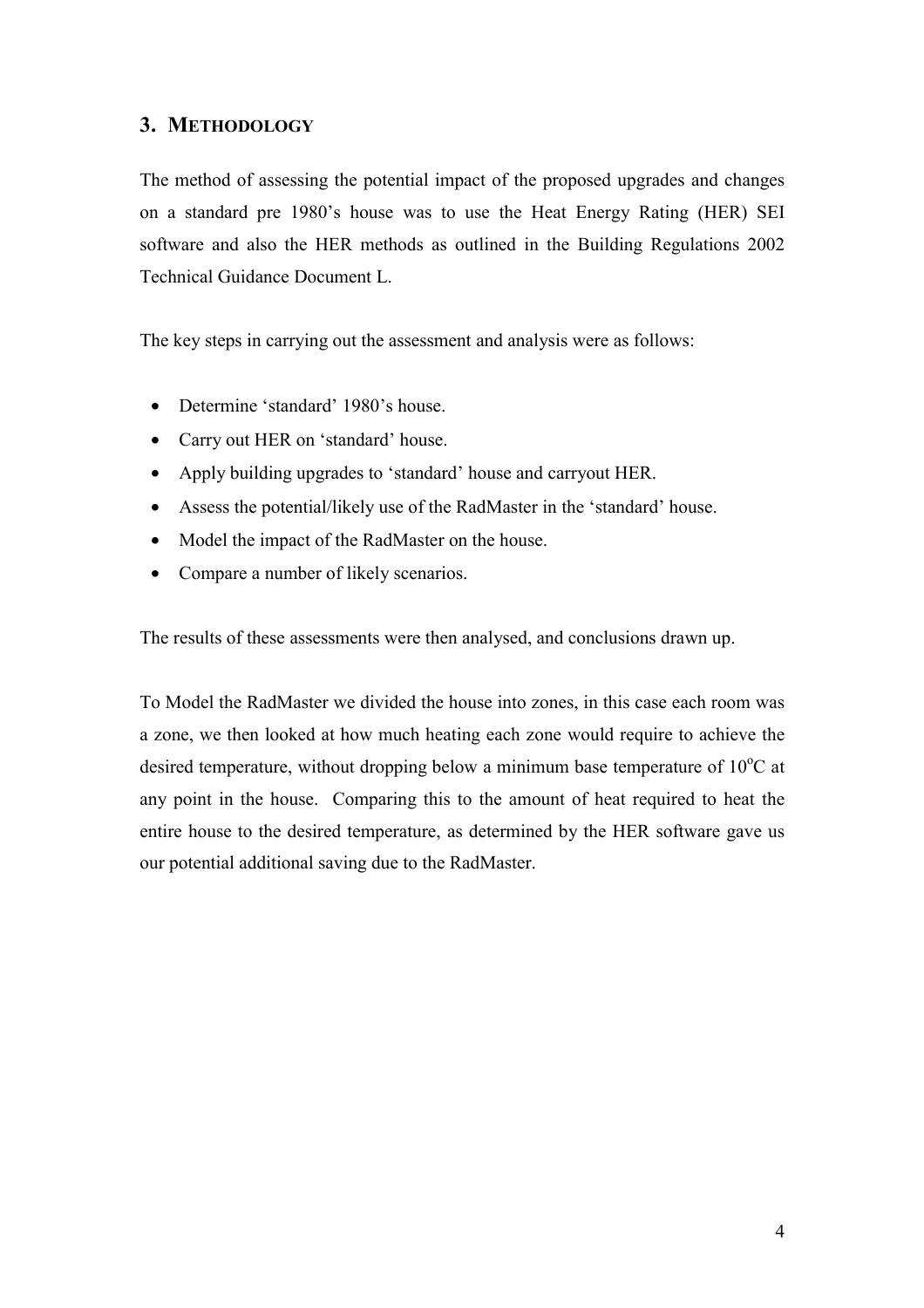## <span id="page-5-0"></span>**4. RESULTS**

Firstly we looked at the upgrading of the house and what impact these upgrades would have on the HER of the house, also keeping in mind what the Maximum permitted HER was for the house. The following table summarises these results and gives the percentage reduction for each step relative to the original 'standard' 1980's house. This does not include any reduction in use due to control systems.

( **Ref: 6.2 Appendix 2 HER Calculations** )

| <b>HER Carried out</b>           | HFR       | Reduction |
|----------------------------------|-----------|-----------|
|                                  | [kWh/m2y] |           |
| <b>Original House</b>            |           |           |
| <b>Attic insulation upgraded</b> |           | 3%        |
| <b>Wall insulation upgraded</b>  | 166       | 42%       |
| <b>Heating system upgraded</b>   | 252       | 12%       |
| I House upgrade                  | 132       |           |

We then looked at the potential impact of the RadMaster on the house. As the RadMaster is a control system and is only as effective as its user determines we gave a number of scenarios of potential savings, we also looked at the use of a two-zone system to compare its potential savings to that of the RadMaster. The two most typical scenarios were *a)* the typical use for a family and *c)* a couple or single occupancy household. Details can be seen in section **6.3.1 Typical occupant usage scenarios**. The results of this analysis is summarised below:

( **Ref: 6.3 Appendix 3 Control System Analysis** )

| Original no         | <b>HER</b> | Reduction | <b>Including</b>    | <b>HER</b> | Reduction |
|---------------------|------------|-----------|---------------------|------------|-----------|
| upgrade             | [kWh/m2y]  | $\%$      | upgrade             | [kWh/m2y]  | $\%$      |
| RadMaster           |            |           | <b>IRadMaster</b>   |            |           |
| Scenario a          | 160        | 44%       | Scenario a          | 74         | 43%       |
| Scenario c          | 146        | 49%       | Scenario c          | 68         | 48%       |
| Average             |            | 47%       | Average             |            | 46%       |
| <b>Two Zones</b>    |            |           | <b>Two Zones</b>    |            |           |
| Scenario a          | 265        | 8%        | Scenario a          | 122        | 8%        |
| Scenario c          | 273        | 5%        | Scenario c          | 125        | 5%        |
| Average             |            | 6%        | Average             |            | 6%        |
| <b>Simple Timer</b> |            |           | <b>Simple Timer</b> |            |           |
| Scenario a          | 287        | $0\%$     | Scenario a          | 132        | $0\%$     |
| Scenario c          | 287        | 0%        | Scenario c          | 132        | $0\%$     |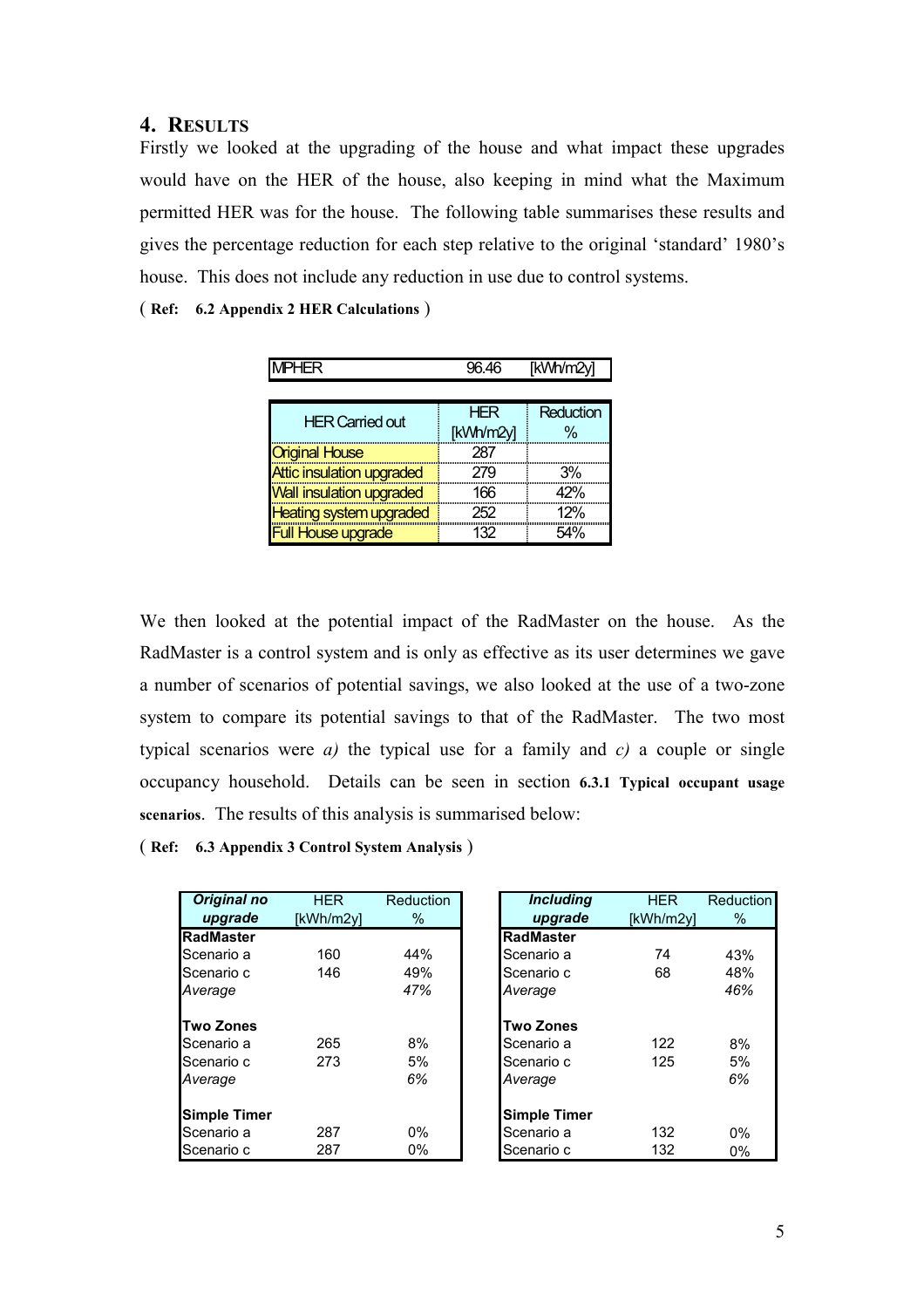By looking at the likely fuel use, type and amount, of a standard pre 1980's house prior to upgrade and comparing it to the fuel use after the upgrade we can estimate the potential carbon dioxide savings due to the upgrade alone. This results in a potential saving of 5,600 kg a year a reduction of over 50%. (**Ref Section 6.3.3**)

When we looked at the impact of the RadMaster in addition to this saving, we looked at a number of scenarios, the first using a 70% efficient gas boiler, the second a 90% efficient condensing boiler and the third a 70% efficient oil boiler. We also looked at the impact the RadMaster would have using the same scenario but without upgrading the system.

| Potential Carbon dioxide savings [kg/y] |          |          |          |  |  |
|-----------------------------------------|----------|----------|----------|--|--|
|                                         |          | 90%,     |          |  |  |
| Upgraded                                | 70%, gas | qas      | 70%, oil |  |  |
| Timer                                   |          | 0        | O        |  |  |
| <b>Two Zones</b>                        | 272      | 218      | 330      |  |  |
| <b>RadMaster</b>                        | 1538     | 1233     | 1867     |  |  |
|                                         |          | $90\%$ , |          |  |  |
| Original                                | 70%, gas | gas      | 70%, oil |  |  |
| Timer                                   |          | 0        | O        |  |  |
| <b>Two Zones</b>                        | 604      | 484      | 733      |  |  |
| <b>RadMaster</b>                        | 3419     | 2743     | 4150     |  |  |

This gives an additional Carbon dioxide saving of up to 1,867kg per annum on the upgraded system, and could save over 4,000kg per annum by itself on a 'standard' oil heated house with no upgrades.

From the table it can be seen that replacing the standard boiler with a condensing boiler gives an additional 20% in energy savings and similar reduction in Carbon Dioxide emissions.

This also highlights the potential impact of using the RadMaster when compared to the more typical 'two zone' heating system, potentially reducing the energy use and the carbon dioxide emissions by an additional 40%.

(**Ref Section 6.3.4**)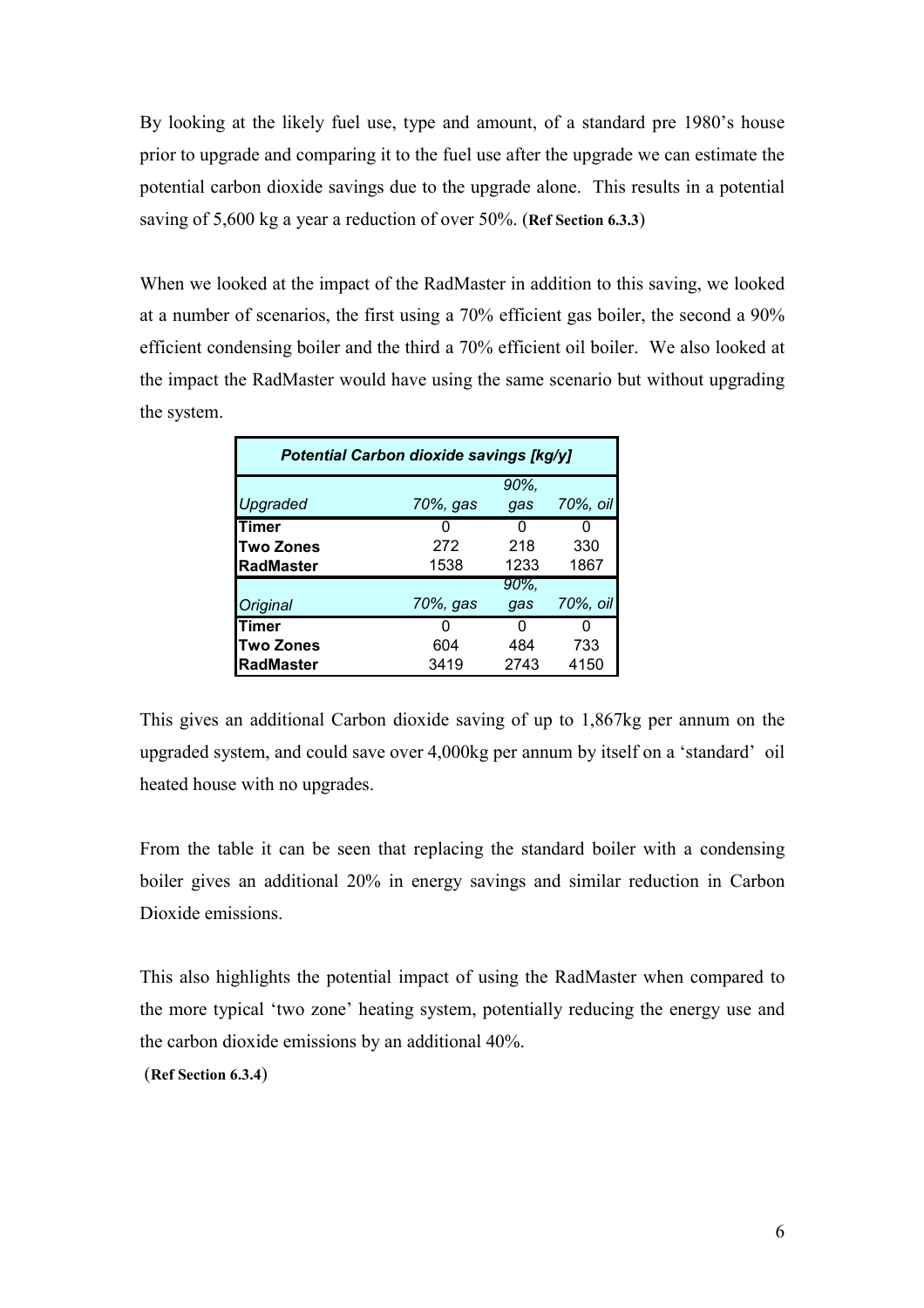## <span id="page-7-0"></span>**5. CONCLUSIONS**

While all of the actions which we investigated make differences to the energy efficiency and ultimately the comfort levels of the house, the ultimate aim is to deliver a system that gives best value for money, both in an environmental and economic sense.

We would recommend that the best system that could be installed in this house would be one incorporating the building fabric upgrade, the condensing boiler and the RadMaster system. This would give a HER of approximately 70kWh/m2y, depending on the usage patterns of the household. This would be below the MPHER of 96.46 as recommended for the house. It would also result in Carbon Dioxide savings of over 7000kg per annum.

As the RadMaster is a control system and ultimately dependent on the way in which it is used, we would also recommend that some training in its use would take place for the homeowner to ensure maximum savings.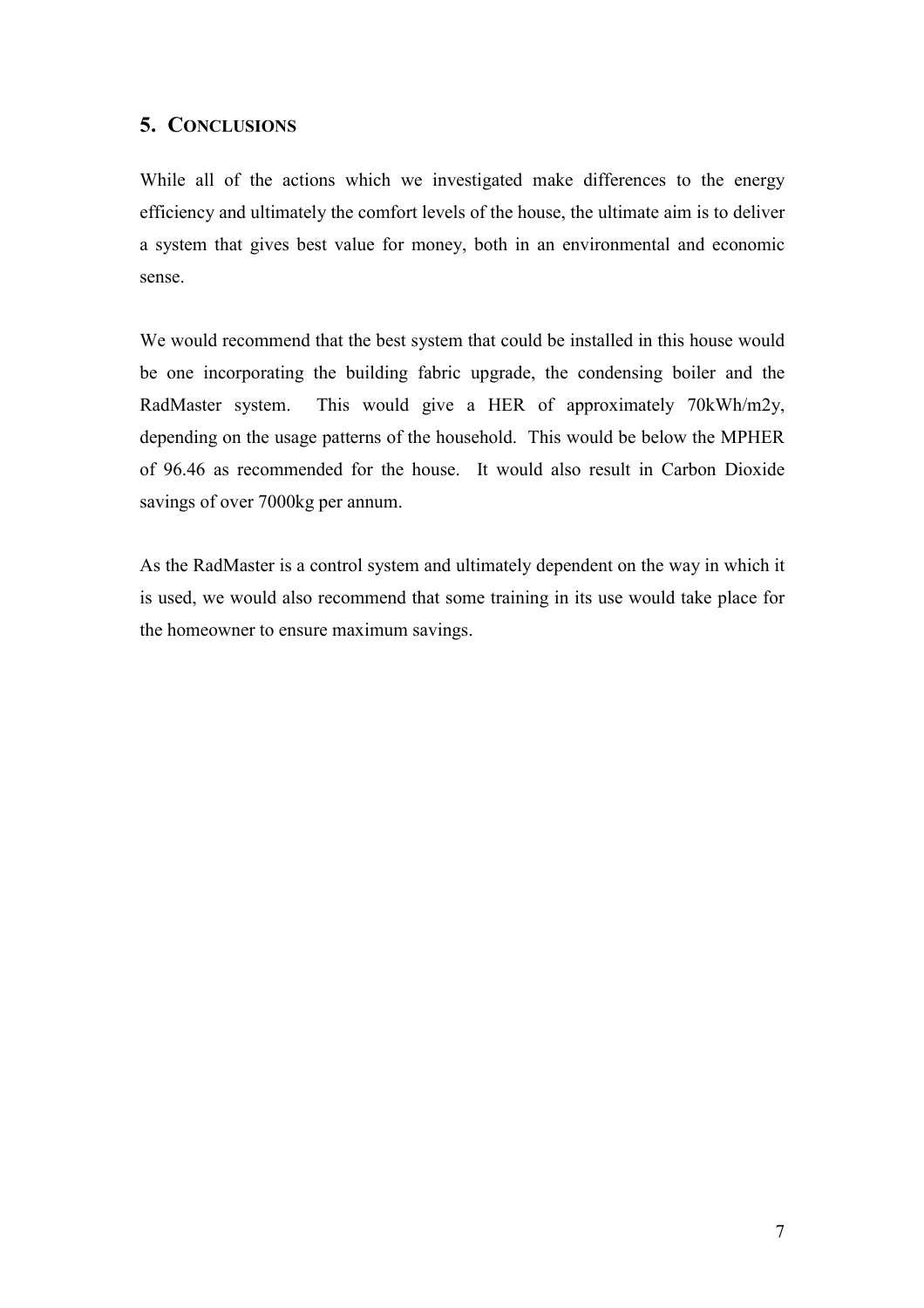## <span id="page-8-0"></span>**6. APPENDICES**

### **6.1 Appendix 1 'Standard' pre 1980's house dimensions**

The analysis is based on a standard two story semi-detached house. Standard house is pre 1980's build, with no wall insulation and a small amount of attic insulation, the windows are single glaze, and the heating system is solid fuel based with additional heating supplied by electrical heaters

| <b>House Dimensions</b>  |                           |              |              |            |                   |  |  |  |
|--------------------------|---------------------------|--------------|--------------|------------|-------------------|--|--|--|
|                          | Width<br>mm               | Length<br>mm | Height<br>mm | Area<br>m2 | Volume<br>mЗ      |  |  |  |
| <b>Kitchen / Dining</b>  | 3800.0                    | 3600.0       | 2475.0       | 13.7       | 33.9              |  |  |  |
| <b>Utility</b>           | 1500.0                    | 2000.0       | 2475.0       | 3.0        | 7.4               |  |  |  |
| <b>Sitting Room</b>      | 3300.0                    | 4100.0       | 2475.0       | 13.5       | 33.5              |  |  |  |
| Hall                     | 2000.0                    | 5604.0       | 2475.0       | 11.2       | 27.7              |  |  |  |
| <b>Bedroom 1</b>         | 3050.0                    | 3850.0       | 2400.0       | 11.7       | 28.2              |  |  |  |
| <b>Bedroom 2</b>         | 3050.0                    | 3850.0       | 2400.0       | 11.7       | $\overline{28.2}$ |  |  |  |
| <b>Bedroom 3</b>         | 2250.0                    | 2900.0       | 2400.0       | 6.5        | 15.7              |  |  |  |
| <b>Bathroom</b>          | 2250.0                    | 1700.0       | 2400.0       | 3.8        | 9.2               |  |  |  |
| Landing                  | 2300.0                    | 2250.0       | 2400.0       | 5.2        | 12.4              |  |  |  |
| Total internal up        | 5400.0                    | 7800.0       | 2400.0       | 39.0       | 93.6              |  |  |  |
| Total internal down      | 5400.0                    | 7804.0       | 2475.0       | 41.4       | 102.5             |  |  |  |
| Total                    | 80.4                      | 196.1        |              |            |                   |  |  |  |
| <b>Exposed Perimeter</b> | 19.2                      |              |              |            |                   |  |  |  |
|                          | Area (A) [m2] to external |              |              |            |                   |  |  |  |

|                 | <b>Windows</b> |                     |                |                         |                                          |                                  |  |  |
|-----------------|----------------|---------------------|----------------|-------------------------|------------------------------------------|----------------------------------|--|--|
|                 | Width<br>mm    | <b>Height</b><br>mm | Quantity       | Area<br>m2              | <b>Total Wall Area</b><br>m <sub>2</sub> | % of Wall Area<br>m <sub>2</sub> |  |  |
| <b>North</b>    | 1800           | 1200                |                | 5.0<br>2.2              | 27.0                                     | 18.7%                            |  |  |
|                 | 1500<br>900    | 1200<br>1200        |                | $\overline{1.8}$<br>1.1 |                                          |                                  |  |  |
| South           | 1800           | 1200                |                | 4.6<br>$\overline{2.2}$ | 27.0                                     | 17.0%                            |  |  |
| East            | 1800           | 1350                |                | 2.4                     | 42.0                                     | 0.0%                             |  |  |
| West            | 650            | 1050                | $\overline{2}$ | 1.4                     | 42.0                                     | 3.3%                             |  |  |
| I otal external |                |                     |                | 11.0                    | 96.0                                     | 11.45%                           |  |  |
| Total           |                |                     |                | 11.0                    | 138.0                                    | 7.97%                            |  |  |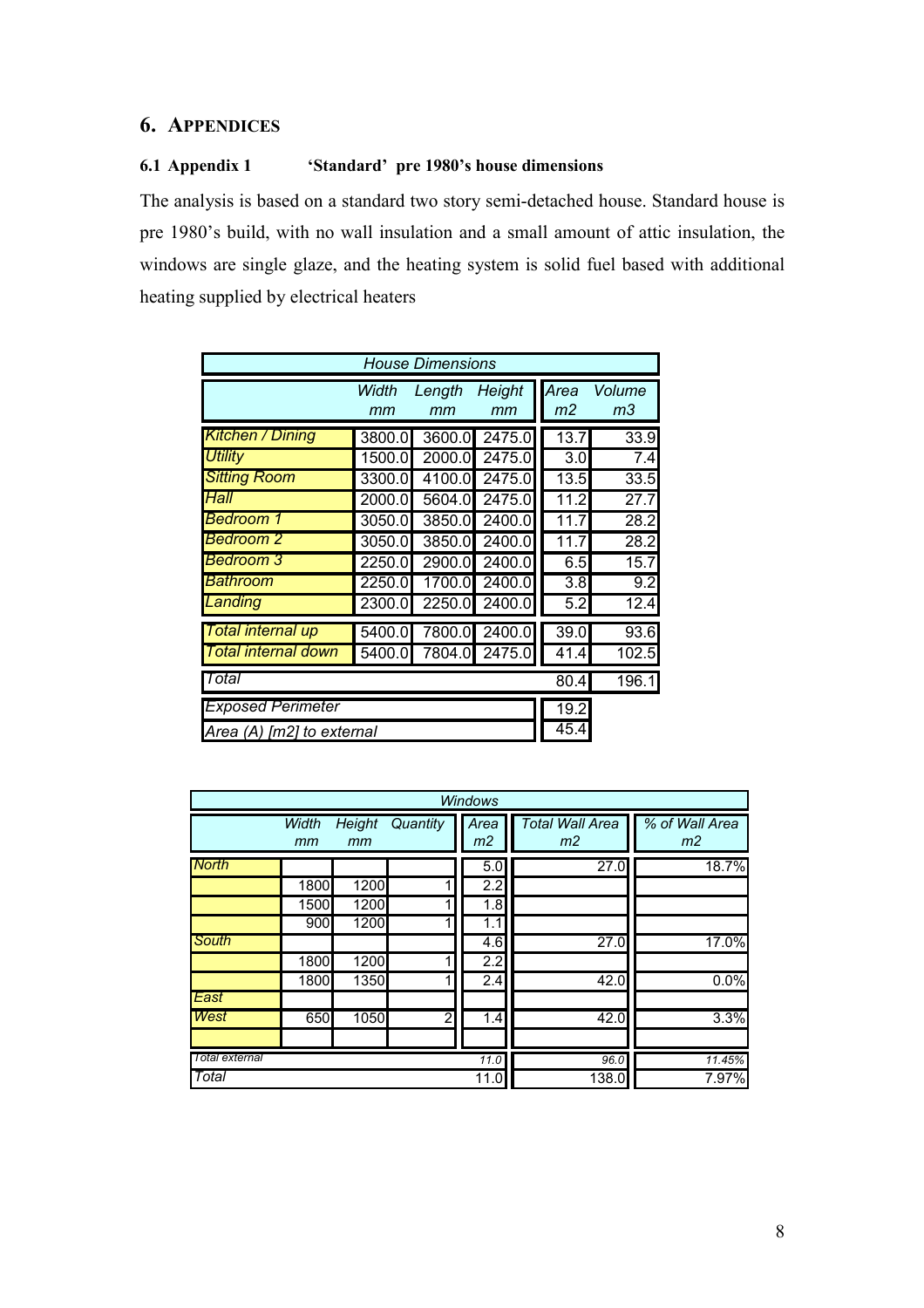## <span id="page-9-0"></span>**6.2 Appendix 2 HER Calculations**

## *6.2.1 Original 'Standard' pre 1980's house HER*

| Overall dwelling dimensions |                     |                |               |  |  |  |  |
|-----------------------------|---------------------|----------------|---------------|--|--|--|--|
|                             | Floor area          | Average storey | Volume        |  |  |  |  |
|                             | $\lceil m^2 \rceil$ | height [m]     | $\text{[m}^3$ |  |  |  |  |
| Ground floor                | 41.42               | 2.48           | 102.51        |  |  |  |  |
| First floor                 | 39.01               | 2.40           | 93.62         |  |  |  |  |
| Second floor                | 0.00                | 0.00           | 0.00          |  |  |  |  |
| <b>Additional parts</b>     | 0.00                |                | 0.00          |  |  |  |  |
| Floor area [m2]             | 80.43               |                |               |  |  |  |  |
| Volume [m3]                 | 196.13              |                |               |  |  |  |  |

| Rate of heat loss through the building fabric      |               |                    |                |                         |                       | Maximum elemental U-values (HE |
|----------------------------------------------------|---------------|--------------------|----------------|-------------------------|-----------------------|--------------------------------|
|                                                    | Area          | U-value            | A*U            | Element                 |                       | Compliance Comment (           |
|                                                    | $\text{Im}^2$ | $[W/m^2 K]$        | [WW/K]         | type                    |                       |                                |
| Roof (type 1)                                      | 39.01         | 0.42               | 16.38          |                         | No                    | L,<br>$\overline{a}$           |
| Roof (type 2)                                      | 0.00          | 0.00               | 0.00           |                         | Yes<br>N <sub>o</sub> |                                |
| Wall (type 1)<br>Wall (type 2)                     | 96.00<br>0.00 | 1.59<br>0.00       | 152.64<br>0.00 |                         | Yes                   | $\overline{a}$                 |
| Ground floor (type 1)                              | 41.42         | 0.86               | 35.62          |                         | N <sub>0</sub>        | $\overline{a}$                 |
| Ground floor (type 2)                              | 0.00          | 0.00               | 0.00           |                         | Yes                   |                                |
| Other exposed floor                                | 0.00          | 0.00               | 0.00           |                         |                       | $\overline{a}$                 |
| Element adj to unheated area (1)                   | 0.00          | 0.00               |                | 0.00 Opening            | Yes                   | $\overline{a}$                 |
| Element adj to unheated area (2)                   | 0.00          | 0.00               |                | 0.00 Opening            | Yes                   |                                |
| Rooflights                                         | 0.00          | 0.00               | 0.00           |                         |                       | L                              |
| Window (type 1)                                    | 11.00         | 4.80               | 52.78          |                         |                       | $\overline{a}$                 |
| Window (type 2)                                    | 0.00          | 0.00               | 0.00           |                         |                       |                                |
| Door (type 1)                                      | 3.86          | 3.00               | 11.59          |                         |                       | ÷,                             |
| Door (type 2)                                      | 0.00          | 0.00               | 0.00           |                         |                       | $\overline{a}$                 |
| Other                                              | 0.00          | 0.00               |                | 0.00 Opening            | Yes                   |                                |
| Other                                              | 0.00          | 0.00               |                | 0.00 Opening            | Yes                   | ÷                              |
| Other                                              | 0.00          | 0.00               |                | 0.00 Opening            | Yes                   | $\overline{a}$                 |
| Other                                              | 0.00          | 0.00               |                | 0.00 Opening            | Yes                   |                                |
| Compliance with maximum elemental U-values (HER)   |               |                    |                |                         | <b>No</b>             |                                |
| Area of external elements (At) $[m^2]$             |               |                    | 191.29         |                         |                       |                                |
| Rate of heat loss through elements [W/K]           |               |                    | 269.01         |                         |                       |                                |
| Rate of heat loss due to thermal bridging [W/K]    |               |                    | 40.35          |                         |                       |                                |
| Rate of heat loss through the fabric [W/K]         |               |                    | 309.36         |                         |                       |                                |
| Rate of heat loss due to ventilation               |               |                    |                |                         |                       |                                |
| Basic air change rate                              |               |                    |                | [ac/h]                  |                       |                                |
| Type of construction                               |               | Standard (masonry) | 2              | 0.40<br>0.10            |                       |                                |
| Number of storeys<br>Suspended timber floor?       |               |                    | No             | 0.00                    |                       |                                |
| Total basic air change rate                        |               |                    |                | 0.50                    |                       |                                |
|                                                    |               |                    |                |                         |                       |                                |
| Infiltration due to flues, vents, fans, etc.       |               |                    |                | $\text{Im}^3/\text{hl}$ |                       |                                |
| Number of large flues/chimneys                     |               |                    | 1              | 40                      |                       |                                |
| Number of small flues                              |               |                    | 1              | 20                      |                       |                                |
| Number of permanent vents                          |               |                    | 0              | 0                       |                       |                                |
| large (opening $> 5000$ mm <sup>2</sup> )          |               |                    | 0              | 0                       |                       |                                |
| small (opening < $5000$ mm <sup>2</sup> )          |               |                    | 0              | 0                       |                       |                                |
| Number of passive vents                            |               |                    | 4              | 40                      |                       |                                |
| Number of fans                                     |               |                    | $\overline{2}$ | 20                      |                       |                                |
| Number of ext. doors without draught lobby         |               |                    | 0              | $\mathbf 0$             |                       |                                |
| Total due to flues, vents, etc. [ac/h]             |               |                    |                | 0.61                    |                       |                                |
| Gross air change rate                              |               |                    |                | 1.11                    |                       |                                |
| Number of sides sheltered                          |               |                    | $\overline{2}$ | 0.95                    |                       |                                |
| Effective air change rate                          |               |                    |                | 0.95                    |                       |                                |
| Rate of heat loss due to ventilation [W/K]         |               |                    |                | 61.27                   |                       |                                |
| Specific heat loss - fabric and infiltration [W/K] |               |                    |                | 370.63                  |                       |                                |
| <b>Water heating</b>                               |               |                    |                | [kWh/y]                 |                       |                                |
| Energy content of heated water                     |               |                    |                | 1391                    |                       |                                |
| Is hot water heated at point of use only?          |               |                    | No             | 232                     |                       |                                |
| Is hot water storage present?<br>If yes:           |               |                    |                | Yes                     |                       |                                |
| Hot water storage volume [litres]                  |               |                    |                | 120                     |                       |                                |
| Insulation type                                    |               |                    | Lagging jacket |                         |                       |                                |
| Insulation thickness [mm]                          |               |                    |                | 25                      |                       |                                |
| Does HW system have separate time control?         |               |                    |                | Yes                     |                       |                                |
| Tank loss factor [kWh/litre y]                     |               |                    |                | 12.60                   |                       |                                |
| Storage losses [kWh/y]                             |               |                    |                | 1512                    |                       |                                |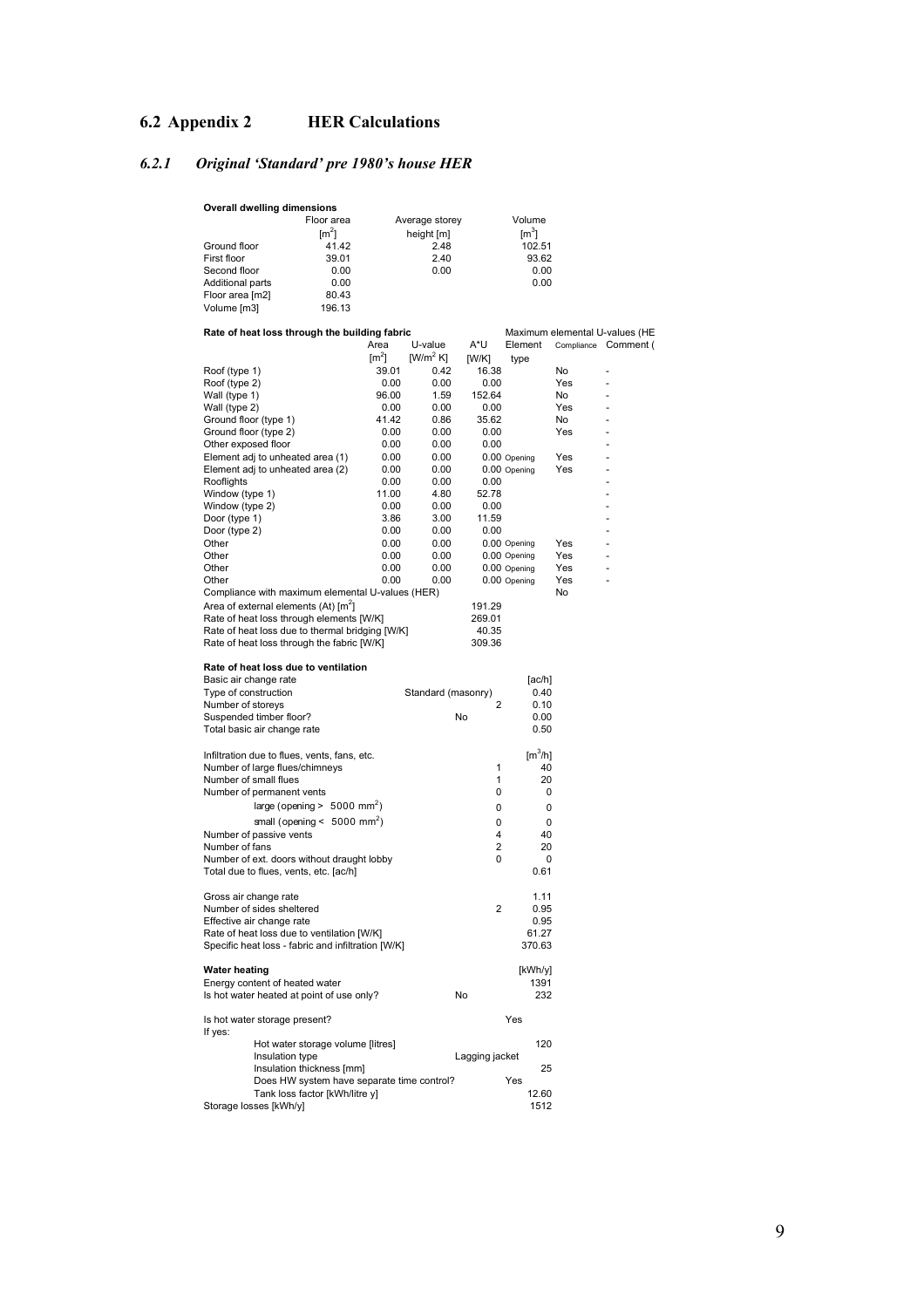| (a) Solar gains                           |              |                                                                                              |             |                         |           |            |                     |  |
|-------------------------------------------|--------------|----------------------------------------------------------------------------------------------|-------------|-------------------------|-----------|------------|---------------------|--|
|                                           |              | Orientation Window Glazing type                                                              | Overshading |                         | Flux      |            | Shading Solar gains |  |
|                                           | area $[m^2]$ |                                                                                              |             |                         | $[W/m^2]$ | factor [-] | [W]                 |  |
| North                                     |              | 5.00 Single glazed                                                                           | Average     |                         | 10        | 1.0        | 50.0                |  |
| Northeast                                 |              | 0.00 Double glazed(low-e) Average                                                            |             |                         | 9         | 1.0        | 0.0                 |  |
| East                                      |              | 0.00 Double glazed(low-e) Average                                                            |             |                         | 14        | 1.0        | 0.0                 |  |
| Southeast                                 |              | 0.00 Double glazed(low-e) Average                                                            |             |                         | 22        | 1.0        | 0.0                 |  |
| South                                     |              | 4.60 Single glazed                                                                           | Average     |                         | 34        | 1.0        | 156.4               |  |
| Southwest                                 |              | 0.00 Double glazed(low-e) Average                                                            |             |                         | 22        | 1.0        | 0.0                 |  |
| West                                      |              | 1.40 Single glazed                                                                           | Average     |                         | 20        | 1.0        | 28.0                |  |
| Northwest                                 |              | 0.00 Double glazed(low-e) Average                                                            |             |                         | 9         | 1.0        | 0.0                 |  |
| Rooflights                                |              | 0.00 Double glazed(low-e) Average                                                            |             |                         | 25        | 1.0        | 0.0                 |  |
| Totals                                    | 11.00        |                                                                                              |             |                         |           |            | 234.4               |  |
|                                           |              |                                                                                              |             |                         |           |            |                     |  |
| (b) Other energy gains                    |              |                                                                                              |             | [W]                     |           |            |                     |  |
| Water heating gains                       |              |                                                                                              |             | 248.9                   |           |            |                     |  |
|                                           |              | Lights, appliances, cooking, occupants                                                       |             | 431.9                   |           |            |                     |  |
|                                           |              |                                                                                              |             |                         |           |            |                     |  |
|                                           |              | Is the following heating / ventilation equipment present?                                    |             |                         |           |            |                     |  |
|                                           |              | Central heating pump                                                                         | No          |                         |           |            |                     |  |
|                                           |              | Warm air heating system fan                                                                  | No          |                         |           |            |                     |  |
|                                           |              | Mechanical ventilation system                                                                | No          |                         |           |            |                     |  |
|                                           |              | Gains from heating / ventilation equipment                                                   |             | 0.0                     |           |            |                     |  |
|                                           |              |                                                                                              |             |                         |           |            |                     |  |
| Total other gains [W]                     |              |                                                                                              |             | 680.8                   |           |            |                     |  |
| Total gains [W]                           |              |                                                                                              |             | 915.2                   |           |            |                     |  |
| Gain/loss ratio [K]                       |              |                                                                                              | 2.47        |                         |           |            |                     |  |
| Utilisation factor [-]                    |              |                                                                                              | 1.00        |                         |           |            |                     |  |
| Useful gains [W]                          |              |                                                                                              | 914.6       |                         |           |            |                     |  |
| Temperature rise from gains [K]           |              |                                                                                              | 2.47        |                         |           |            |                     |  |
|                                           |              |                                                                                              |             |                         |           |            |                     |  |
| <b>Space heating</b>                      |              |                                                                                              |             |                         |           |            |                     |  |
| Responsiveness                            |              | Solid-fuel based systems with boiler within heated space. Fan-assisted electric storage heat |             |                         |           |            |                     |  |
| Control category                          |              | Basic control, e.g. single room thermostat plus timer                                        |             |                         |           |            |                     |  |
| Mean internal temperature [C]             |              |                                                                                              |             | 19.35                   |           |            |                     |  |
| Base temperature [C]                      |              |                                                                                              |             | 16.88                   |           |            |                     |  |
| Degree days [C d]                         |              |                                                                                              |             | 2184                    |           |            |                     |  |
|                                           |              | Energy to meet space heat demand [kWh/y]                                                     |             | 19430                   |           |            |                     |  |
|                                           |              |                                                                                              |             |                         |           |            |                     |  |
|                                           |              | Is space heating distribution pipework/ductwork in floor void or attic?                      |             |                         |           |            | No                  |  |
|                                           |              | Is space heating distribution pipework/ductwork embedded in ground floor?                    |             |                         |           |            | No                  |  |
|                                           |              | Total area of ground (or lower) floor $\lceil m^2 \rceil$                                    |             |                         |           |            | 0                   |  |
| Distribution loss [kWh/y]                 |              |                                                                                              |             |                         |           |            | 0                   |  |
|                                           |              |                                                                                              |             |                         |           |            |                     |  |
| Equipment energy use [kWh/y]              |              |                                                                                              |             | 0                       |           |            |                     |  |
| Energy for space heating [kWh/y]          |              |                                                                                              |             | 19430                   |           |            |                     |  |
|                                           |              |                                                                                              |             |                         |           |            |                     |  |
| <b>Heat Energy Rating</b>                 |              |                                                                                              |             |                         |           |            |                     |  |
|                                           |              | Energy for space and water heating [kWh/y]                                                   |             | 23115                   |           |            |                     |  |
| Heat Energy Rating [kWh/m <sup>2</sup> y] |              |                                                                                              |             | 287.40                  |           |            |                     |  |
| At/V                                      |              |                                                                                              |             | 0.98                    |           |            |                     |  |
| MPHER $[kWh/m2$ yl                        |              |                                                                                              |             | 96.46                   |           |            |                     |  |
|                                           |              |                                                                                              |             |                         |           |            |                     |  |
| Compliance                                |              |                                                                                              |             | Does not comply<br>298% |           |            |                     |  |
| HER as percentage of MPHER                |              |                                                                                              |             |                         |           |            |                     |  |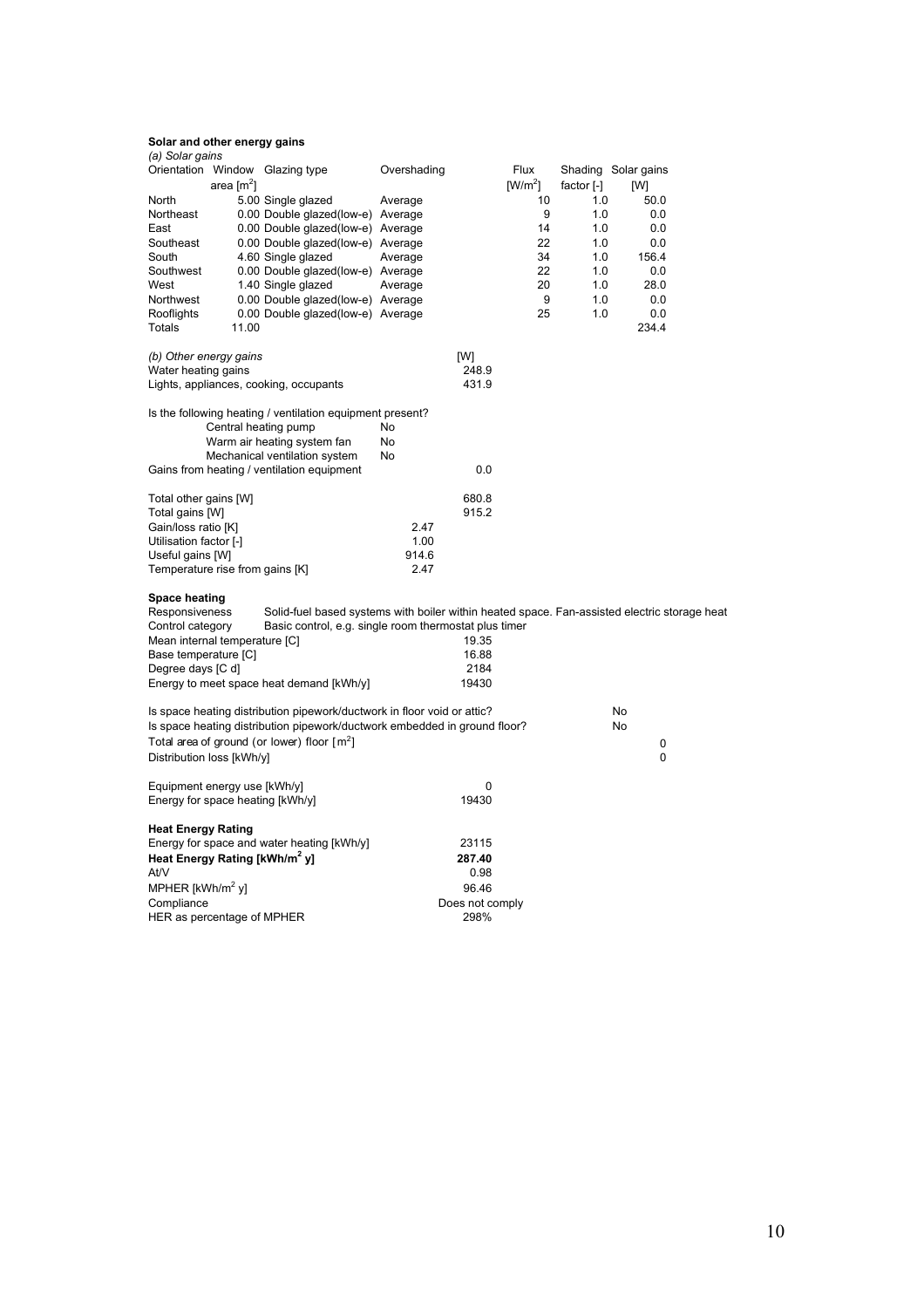## <span id="page-11-0"></span>*6.2.2 'Standard' pre 1980's house with Attic Insulation HER*

| <b>Overall dwelling dimensions</b> |               |                |                 |  |  |  |
|------------------------------------|---------------|----------------|-----------------|--|--|--|
|                                    | Floor area    | Average storey | Volume          |  |  |  |
|                                    | $\text{Im}^2$ | height [m]     | $\mathsf{Im}^3$ |  |  |  |
| Ground floor                       | 41.42         | 2.48           | 102.51          |  |  |  |
| First floor                        | 39.01         | 2.40           | 93.62           |  |  |  |
| Second floor                       | 0.00          | 0.00           | 0.00            |  |  |  |
| <b>Additional parts</b>            | 0.00          |                | 0.00            |  |  |  |
| Floor area [m2]                    | 80.43         |                |                 |  |  |  |
| Volume [m3]                        | 196.13        |                |                 |  |  |  |

| Rate of heat loss through the building fabric      | Area          | U-value            | A*U            | Element              |     | Maximum elemental U-values (HER)<br>Compliance Comment (optional) |
|----------------------------------------------------|---------------|--------------------|----------------|----------------------|-----|-------------------------------------------------------------------|
|                                                    | $\text{Im}^2$ | $[W/m^2 K]$        | [WWK]          | type                 |     |                                                                   |
|                                                    | 39.01         | 0.18               | 7.02           |                      | Yes |                                                                   |
| Roof (type 1)<br>Roof (type 2)                     | 0.00          | 0.00               | 0.00           |                      | Yes |                                                                   |
| Wall (type 1)                                      | 96.00         | 1.59               | 152.64         |                      | No  |                                                                   |
| Wall (type 2)                                      | 0.00          | 0.00               | 0.00           |                      | Yes |                                                                   |
| Ground floor (type 1)                              | 41.42         | 0.86               | 35.62          |                      | No  |                                                                   |
| Ground floor (type 2)                              | 0.00          | 0.00               | 0.00           |                      | Yes |                                                                   |
| Other exposed floor                                | 0.00          | 0.00               | 0.00           |                      |     |                                                                   |
| Element adj to unheated area (1)                   | 0.00          | 0.00               |                | 0.00 Opening         | Yes |                                                                   |
| Element adj to unheated area (2)                   | 0.00          | 3.00               |                | 0.00 Opening         | Yes |                                                                   |
| Rooflights                                         | 0.00          | 0.00               | 0.00           |                      |     |                                                                   |
| Window (type 1)                                    | 11.00         | 4.80               | 52.78          |                      |     |                                                                   |
| Window (type 2)                                    | 0.00          | 0.00               | 0.00           |                      |     |                                                                   |
| Door (type 1)                                      | 3.86          | 3.00               | 11.59          |                      |     |                                                                   |
| Door (type 2)                                      | 0.00          | 0.00               | 0.00           |                      |     |                                                                   |
| Other                                              | 0.00          | 0.00               |                | 0.00 Opening         | Yes |                                                                   |
| Other                                              | 0.00          | 0.00               |                | 0.00 Opening         | Yes |                                                                   |
| Other                                              | 0.00          | 0.00               |                | 0.00 Opening         | Yes |                                                                   |
| Other                                              | 0.00          | 0.00               |                | 0.00 Opening         | Yes | $\overline{a}$                                                    |
| Compliance with maximum elemental U-values (HER)   |               |                    |                |                      | No  |                                                                   |
| Area of external elements (At) [m <sup>2</sup> ]   |               |                    | 191.29         |                      |     |                                                                   |
| Rate of heat loss through elements [W/K]           |               |                    | 259.65         |                      |     |                                                                   |
| Rate of heat loss due to thermal bridging [W/K]    |               |                    | 38.95          |                      |     |                                                                   |
| Rate of heat loss through the fabric [W/K]         |               |                    | 298.60         |                      |     |                                                                   |
|                                                    |               |                    |                |                      |     |                                                                   |
| Rate of heat loss due to ventilation               |               |                    |                |                      |     |                                                                   |
| Basic air change rate                              |               |                    |                | [ac/h]               |     |                                                                   |
| Type of construction                               |               | Standard (masonry) |                | 0.40                 |     |                                                                   |
| Number of storeys                                  |               |                    | 2              | 0.10                 |     |                                                                   |
| Suspended timber floor?                            |               |                    | No             | 0.00                 |     |                                                                   |
| Total basic air change rate                        |               |                    |                | 0.50                 |     |                                                                   |
| Infiltration due to flues, vents, fans, etc.       |               |                    |                | $\mathrm{[m^{3}/h]}$ |     |                                                                   |
| Number of large flues/chimneys                     |               |                    | 1              | 40                   |     |                                                                   |
| Number of small flues                              |               |                    | 1              | 20                   |     |                                                                   |
| Number of permanent vents                          |               |                    | 0              | 0                    |     |                                                                   |
| large (opening $> 5000$ mm <sup>2</sup> )          |               |                    |                |                      |     |                                                                   |
|                                                    |               |                    | 0              | 0                    |     |                                                                   |
| small (opening $< 5000$ mm <sup>2</sup> )          |               |                    | 0              | 0                    |     |                                                                   |
| Number of passive vents                            |               |                    | $\overline{4}$ | 40                   |     |                                                                   |
| Number of fans                                     |               |                    | 2              | 20                   |     |                                                                   |
| Number of ext. doors without draught lobby         |               |                    | 0              | 0                    |     |                                                                   |
| Total due to flues, vents, etc. [ac/h]             |               |                    |                | 0.61                 |     |                                                                   |
| Gross air change rate                              |               |                    |                | 1.11                 |     |                                                                   |
| Number of sides sheltered                          |               |                    | 2              | 0.95                 |     |                                                                   |
| Effective air change rate                          |               |                    |                | 0.95                 |     |                                                                   |
| Rate of heat loss due to ventilation [W/K]         |               |                    |                | 61.27                |     |                                                                   |
| Specific heat loss - fabric and infiltration [W/K] |               |                    |                | 359.86               |     |                                                                   |
|                                                    |               |                    |                |                      |     |                                                                   |
| <b>Water heating</b>                               |               |                    |                | [kWh/y]              |     |                                                                   |
| Energy content of heated water                     |               |                    |                | 1391                 |     |                                                                   |
| Is hot water heated at point of use only?          |               |                    | No             | 232                  |     |                                                                   |
| Is hot water storage present?                      |               |                    |                | Yes                  |     |                                                                   |
| If yes:                                            |               |                    |                |                      |     |                                                                   |
| Hot water storage volume [litres]                  |               |                    |                | 120                  |     |                                                                   |
| Insulation type                                    |               |                    | Lagging jacket |                      |     |                                                                   |
| Insulation thickness [mm]                          |               |                    |                | 25                   |     |                                                                   |
| Does HW system have separate time control?         |               |                    |                | Yes                  |     |                                                                   |
| Tank loss factor [kWh/litre y]                     |               |                    |                | 12.60                |     |                                                                   |
| Storage losses [kWh/y]                             |               |                    |                | 1512                 |     |                                                                   |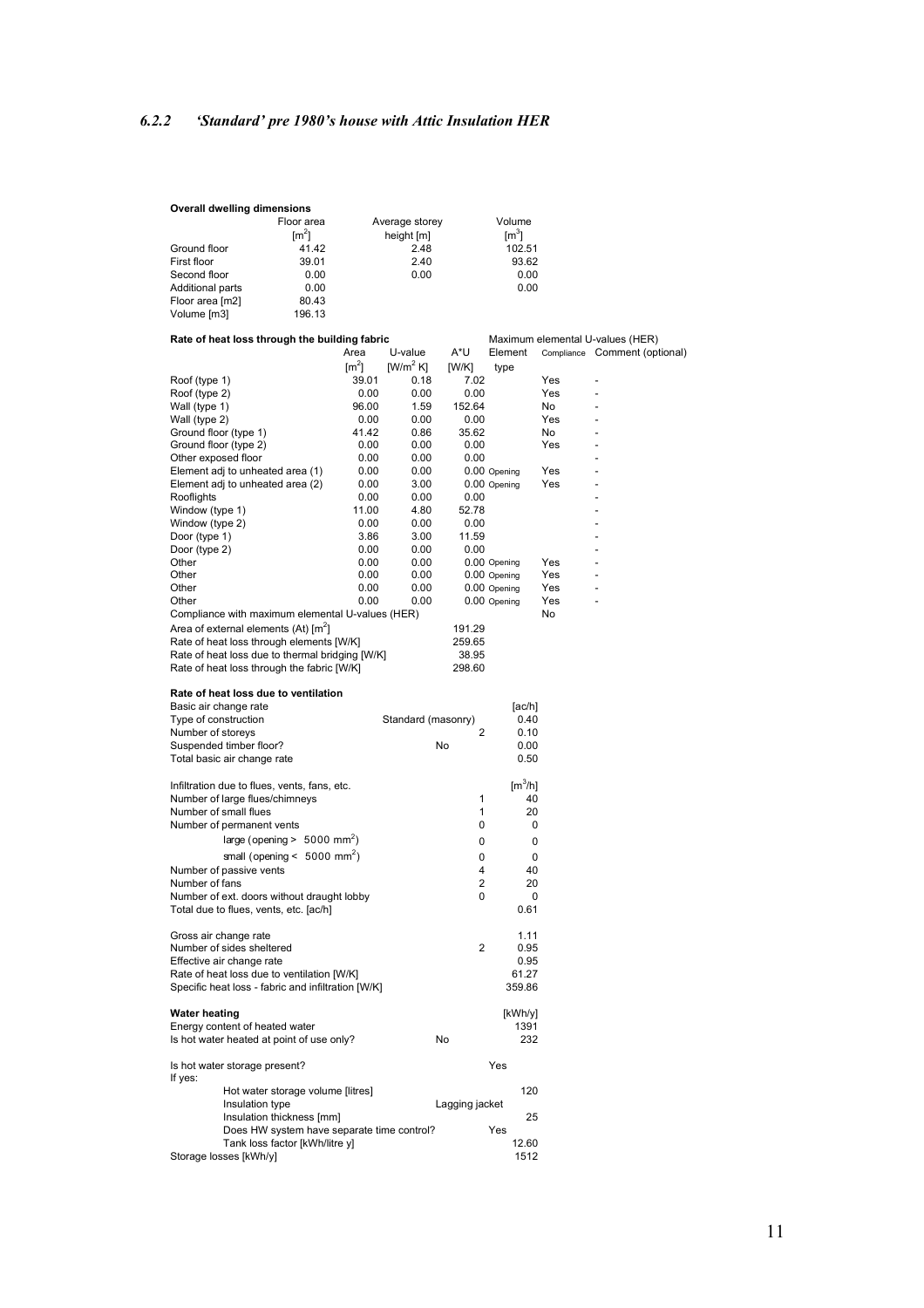| (a) Solar gains                           |              |                                                                                                 |             |                 |           |            |                     |  |
|-------------------------------------------|--------------|-------------------------------------------------------------------------------------------------|-------------|-----------------|-----------|------------|---------------------|--|
|                                           |              | Orientation Window Glazing type                                                                 | Overshading |                 | Flux      |            | Shading Solar gains |  |
|                                           | area $[m^2]$ |                                                                                                 |             |                 | $[W/m^2]$ | factor [-] | [W]                 |  |
| North                                     |              | 5.00 Single glazed                                                                              | Average     |                 | 10        | 1.0        | 50.0                |  |
| Northeast                                 |              | 0.00 Double glazed(low-e) Average                                                               |             |                 | 9         | 1.0        | 0.0                 |  |
| East                                      |              | 0.00 Double glazed(low-e) Average                                                               |             |                 | 14        | 1.0        | 0.0                 |  |
| Southeast                                 |              | 0.00 Double glazed (low-e) Average                                                              |             |                 | 22        | 1.0        | 0.0                 |  |
| South                                     |              | 4.60 Single glazed                                                                              | Average     |                 | 34        | 1.0        | 156.4               |  |
| Southwest                                 |              | 0.00 Double glazed(low-e) Average                                                               |             |                 | 22        | 1.0        | 0.0                 |  |
| West                                      |              | 1.40 Single glazed                                                                              | Average     |                 | 20        | 1.0        | 28.0                |  |
| Northwest                                 |              | 0.00 Double glazed(low-e) Average                                                               |             |                 | 9         | 1.0        | 0.0                 |  |
| Rooflights                                |              | 0.00 Double glazed(low-e) Average                                                               |             |                 | 25        | 1.0        | 0.0                 |  |
| Totals                                    | 11.00        |                                                                                                 |             |                 |           |            | 234.4               |  |
| (b) Other energy gains                    |              |                                                                                                 |             | [W]             |           |            |                     |  |
| Water heating gains                       |              |                                                                                                 |             | 248.9           |           |            |                     |  |
|                                           |              | Lights, appliances, cooking, occupants                                                          |             | 431.9           |           |            |                     |  |
|                                           |              | Is the following heating / ventilation equipment present?                                       |             |                 |           |            |                     |  |
|                                           |              | Central heating pump                                                                            | No          |                 |           |            |                     |  |
|                                           |              | Warm air heating system fan                                                                     | No          |                 |           |            |                     |  |
|                                           |              | Mechanical ventilation system                                                                   | No          |                 |           |            |                     |  |
|                                           |              | Gains from heating / ventilation equipment                                                      |             | 0.0             |           |            |                     |  |
| Total other gains [W]                     |              |                                                                                                 |             | 680.8           |           |            |                     |  |
| Total gains [W]                           |              |                                                                                                 |             | 915.2           |           |            |                     |  |
| Gain/loss ratio [K]                       |              |                                                                                                 | 2.54        |                 |           |            |                     |  |
| Utilisation factor [-]                    |              |                                                                                                 | 1.00        |                 |           |            |                     |  |
| Useful gains [W]                          |              |                                                                                                 | 914.4       |                 |           |            |                     |  |
| Temperature rise from gains [K]           |              |                                                                                                 | 2.54        |                 |           |            |                     |  |
| <b>Space heating</b>                      |              |                                                                                                 |             |                 |           |            |                     |  |
| Responsiveness                            |              | Solid-fuel based systems with boiler within heated space. Fan-assisted electric storage heaters |             |                 |           |            |                     |  |
| Control category                          |              | Basic control, e.g. single room thermostat plus timer                                           |             |                 |           |            |                     |  |
| Mean internal temperature [C]             |              |                                                                                                 |             | 19.35           |           |            |                     |  |
| Base temperature [C]                      |              |                                                                                                 |             | 16.81           |           |            |                     |  |
| Degree days [C d]                         |              |                                                                                                 |             | 2169            |           |            |                     |  |
|                                           |              | Energy to meet space heat demand [kWh/y]                                                        |             | 18732           |           |            |                     |  |
|                                           |              | Is space heating distribution pipework/ductwork in floor void or attic?                         |             |                 |           |            | No                  |  |
|                                           |              | Is space heating distribution pipework/ductwork embedded in ground floor?                       |             |                 |           |            | No                  |  |
|                                           |              | Total area of ground (or lower) floor $[m^2]$                                                   |             |                 |           |            | 0                   |  |
| Distribution loss [kWh/y]                 |              |                                                                                                 |             |                 |           |            | 0                   |  |
| Equipment energy use [kWh/y]              |              |                                                                                                 |             | 0               |           |            |                     |  |
| Energy for space heating [kWh/y]          |              |                                                                                                 |             | 18732           |           |            |                     |  |
| <b>Heat Energy Rating</b>                 |              |                                                                                                 |             |                 |           |            |                     |  |
|                                           |              | Energy for space and water heating [kWh/y]                                                      |             | 22418           |           |            |                     |  |
| Heat Energy Rating [kWh/m <sup>2</sup> y] |              |                                                                                                 |             | 278.73          |           |            |                     |  |
| At/V                                      |              |                                                                                                 |             | 0.98            |           |            |                     |  |
| MPHER [kWh/m <sup>2</sup> y]              |              |                                                                                                 |             | 96.46           |           |            |                     |  |
| Compliance                                |              |                                                                                                 |             | Does not comply |           |            |                     |  |
| HER as percentage of MPHER                |              |                                                                                                 |             | 289%            |           |            |                     |  |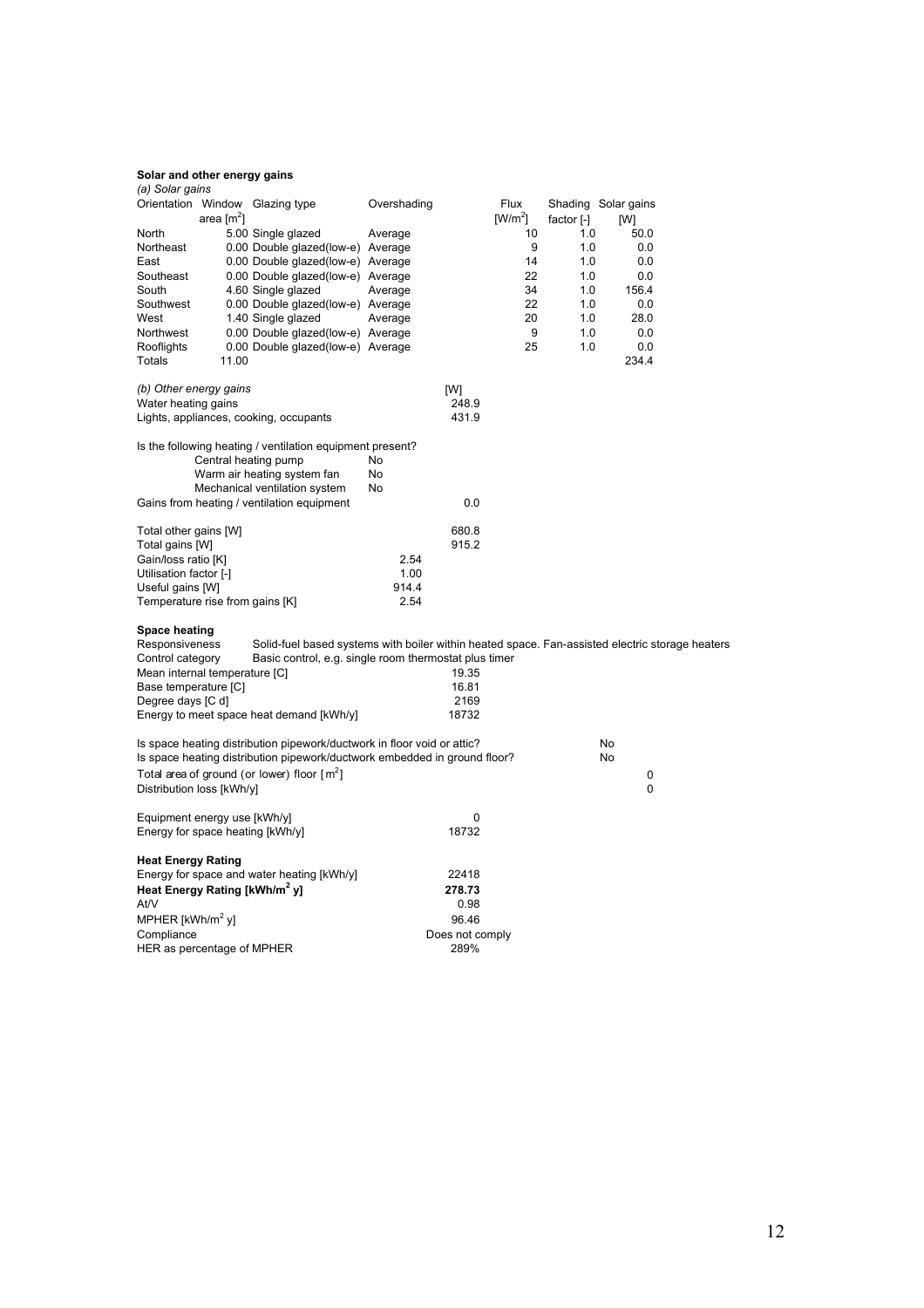## <span id="page-13-0"></span>*6.2.3 'Standard' pre 1980's house with Wall insulation HER*

|                                                | <b>Overall dwelling dimensions</b>                                             |                     |                     |                    |                |                        |           |                                  |
|------------------------------------------------|--------------------------------------------------------------------------------|---------------------|---------------------|--------------------|----------------|------------------------|-----------|----------------------------------|
|                                                |                                                                                | Floor area          |                     | Average storey     |                | Volume                 |           |                                  |
|                                                |                                                                                | $\lceil m^2 \rceil$ |                     | height [m]         |                | $\lceil m^3 \rceil$    |           |                                  |
| Ground floor                                   |                                                                                | 41.42               |                     | 2.48               |                | 102.51                 |           |                                  |
| First floor                                    |                                                                                | 39.01               |                     | 2.40               |                | 93.62                  |           |                                  |
| Second floor                                   |                                                                                | 0.00                |                     | 0.00               |                | 0.00                   |           |                                  |
| <b>Additional parts</b>                        |                                                                                | 0.00                |                     |                    |                | 0.00                   |           |                                  |
| Floor area [m2]                                |                                                                                | 80.43               |                     |                    |                |                        |           |                                  |
| Volume [m3]                                    |                                                                                | 196.13              |                     |                    |                |                        |           |                                  |
|                                                | Rate of heat loss through the building fabric                                  |                     |                     |                    |                |                        |           | Maximum elemental U-values (HER) |
|                                                |                                                                                |                     | Area                | U-value            | A*U            | Element                |           | Compliance Comment (optional)    |
|                                                |                                                                                |                     | $\lceil m^2 \rceil$ | $[W/m^2 K]$        | [W/K]          | type                   |           |                                  |
| Roof (type 1)                                  |                                                                                |                     | 39.01               | 0.42               | 16.38          |                        | No        |                                  |
| Roof (type 2)                                  |                                                                                |                     | 0.00                | 0.00               | 0.00           |                        | Yes       |                                  |
| Wall (type 1)                                  |                                                                                |                     | 96.00               | 0.22               | 21.12          |                        | Yes       |                                  |
| Wall (type 2)                                  |                                                                                |                     | 0.00<br>41.42       | 0.00<br>0.86       | 0.00<br>35.62  |                        | Yes<br>No |                                  |
| Ground floor (type 1)<br>Ground floor (type 2) |                                                                                |                     | 0.00                | 0.00               | 0.00           |                        | Yes       |                                  |
| Other exposed floor                            |                                                                                |                     | 0.00                | 0.00               | 0.00           |                        |           |                                  |
|                                                | Element adj to unheated area (1)                                               |                     | 0.00                | 0.00               |                | 0.00 Opening           | Yes       |                                  |
|                                                | Element adj to unheated area (2)                                               |                     | 0.00                | 3.00               |                | 0.00 Opening           | Yes       |                                  |
| Rooflights                                     |                                                                                |                     | 0.00                | 0.00               | 0.00           |                        |           |                                  |
| Window (type 1)                                |                                                                                |                     | 11.00               | 4.80               | 52.78          |                        |           |                                  |
| Window (type 2)                                |                                                                                |                     | 0.00                | 0.00               | 0.00           |                        |           |                                  |
| Door (type 1)                                  |                                                                                |                     | 3.86                | 3.00               | 11.59          |                        |           |                                  |
| Door (type 2)                                  |                                                                                |                     | 0.00                | 0.00               | 0.00           |                        |           |                                  |
| Other                                          |                                                                                |                     | 0.00                | 0.00               |                | 0.00 Opening           | Yes       |                                  |
| Other                                          |                                                                                |                     | 0.00                | 0.00               |                | 0.00 Opening           | Yes       |                                  |
| Other                                          |                                                                                |                     | 0.00                | 0.00               |                | 0.00 Opening           | Yes       | $\overline{a}$                   |
| Other                                          |                                                                                |                     | 0.00                | 0.00               |                | 0.00 Opening           | Yes       |                                  |
|                                                | Compliance with maximum elemental U-values (HER)                               |                     |                     |                    |                |                        | No        |                                  |
|                                                | Area of external elements (At) [m <sup>2</sup> ]                               |                     |                     |                    | 191.29         |                        |           |                                  |
|                                                | Rate of heat loss through elements [W/K]                                       |                     |                     |                    | 137.49         |                        |           |                                  |
|                                                | Rate of heat loss due to thermal bridging [W/K]                                |                     |                     |                    | 20.62          |                        |           |                                  |
|                                                | Rate of heat loss through the fabric [W/K]                                     |                     |                     |                    | 158.12         |                        |           |                                  |
|                                                | Rate of heat loss due to ventilation                                           |                     |                     |                    |                |                        |           |                                  |
|                                                | Basic air change rate                                                          |                     |                     |                    |                | [ac/h]                 |           |                                  |
| Type of construction                           |                                                                                |                     |                     | Standard (masonry) |                | 0.40                   |           |                                  |
| Number of storeys                              |                                                                                |                     |                     |                    | 2              | 0.10                   |           |                                  |
|                                                | Suspended timber floor?                                                        |                     |                     |                    | No             | 0.00                   |           |                                  |
|                                                | Total basic air change rate                                                    |                     |                     |                    |                | 0.50                   |           |                                  |
|                                                |                                                                                |                     |                     |                    |                | $\text{[m}^3/\text{h}$ |           |                                  |
|                                                | Infiltration due to flues, vents, fans, etc.<br>Number of large flues/chimneys |                     |                     |                    | 1              | 40                     |           |                                  |
|                                                | Number of small flues                                                          |                     |                     |                    | $\mathbf{1}$   | 20                     |           |                                  |
|                                                | Number of permanent vents                                                      |                     |                     |                    | 0              | 0                      |           |                                  |
|                                                | large (opening $> 5000$ mm <sup>2</sup> )                                      |                     |                     |                    | 0              | 0                      |           |                                  |
|                                                | small (opening $< 5000$ mm <sup>2</sup> )                                      |                     |                     |                    |                |                        |           |                                  |
|                                                |                                                                                |                     |                     |                    | 0<br>4         | 0<br>40                |           |                                  |
| Number of fans                                 | Number of passive vents                                                        |                     |                     |                    | $\overline{2}$ | 20                     |           |                                  |
|                                                | Number of ext. doors without draught lobby                                     |                     |                     |                    | 0              | 0                      |           |                                  |
|                                                | Total due to flues, vents, etc. [ac/h]                                         |                     |                     |                    |                | 0.61                   |           |                                  |
|                                                |                                                                                |                     |                     |                    |                |                        |           |                                  |
|                                                | Gross air change rate                                                          |                     |                     |                    |                | 1.11                   |           |                                  |
|                                                | Number of sides sheltered                                                      |                     |                     |                    | 2              | 0.95                   |           |                                  |
|                                                | Effective air change rate                                                      |                     |                     |                    |                | 0.95                   |           |                                  |
|                                                | Rate of heat loss due to ventilation [W/K]                                     |                     |                     |                    |                | 61.27                  |           |                                  |
|                                                | Specific heat loss - fabric and infiltration [W/K]                             |                     |                     |                    |                | 219.38                 |           |                                  |
| <b>Water heating</b>                           |                                                                                |                     |                     |                    |                | [kWh/y]                |           |                                  |
|                                                | Energy content of heated water                                                 |                     |                     |                    |                | 1391                   |           |                                  |
|                                                | Is hot water heated at point of use only?                                      |                     |                     |                    | No             | 232                    |           |                                  |
|                                                | Is hot water storage present?                                                  |                     |                     |                    |                | Yes                    |           |                                  |
| If yes:                                        |                                                                                |                     |                     |                    |                |                        |           |                                  |
|                                                | Hot water storage volume [litres]                                              |                     |                     |                    |                | 120                    |           |                                  |
|                                                | Insulation type                                                                |                     |                     |                    | Lagging jacket |                        |           |                                  |
|                                                | Insulation thickness [mm]<br>Does HW system have separate time control?        |                     |                     |                    |                | 25                     |           |                                  |
|                                                | Tank loss factor [kWh/litre y]                                                 |                     |                     |                    |                | Yes<br>12.60           |           |                                  |
|                                                | Storage losses [kWh/y]                                                         |                     |                     |                    |                | 1512                   |           |                                  |
|                                                |                                                                                |                     |                     |                    |                |                        |           |                                  |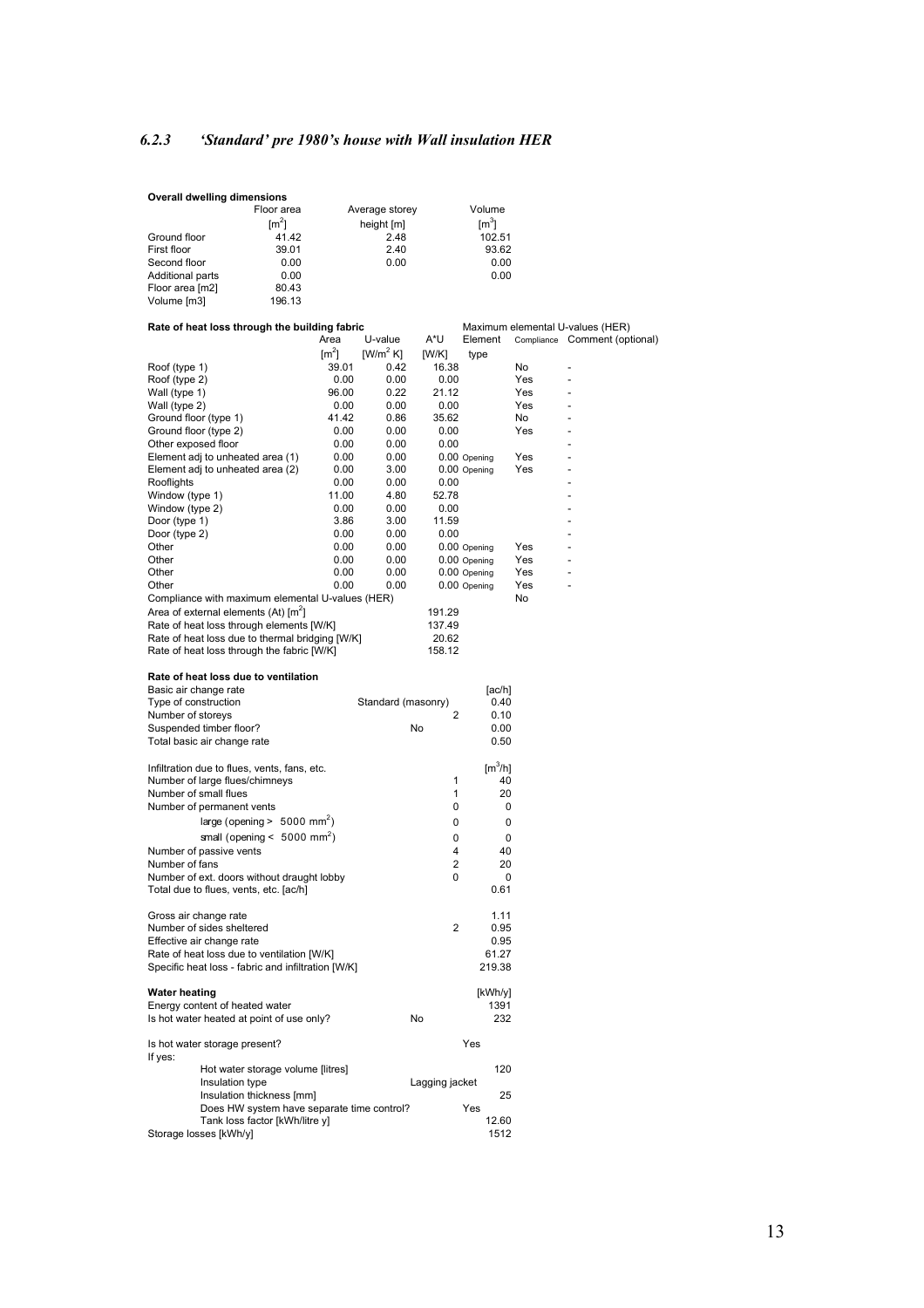| (a) Solar gains                           |              |                                                                                                 |             |                 |           |              |                     |  |
|-------------------------------------------|--------------|-------------------------------------------------------------------------------------------------|-------------|-----------------|-----------|--------------|---------------------|--|
|                                           |              | Orientation Window Glazing type                                                                 | Overshading |                 | Flux      |              | Shading Solar gains |  |
|                                           | area $[m^2]$ |                                                                                                 |             |                 | $[W/m^2]$ | factor $[-]$ | [W]                 |  |
| North                                     |              | 5.00 Single glazed                                                                              | Average     |                 | 10        | 1.0          | 50.0                |  |
| Northeast                                 |              | 0.00 Double glazed(low-e) Average                                                               |             |                 | 9         | 1.0          | 0.0                 |  |
| East                                      |              | 0.00 Double glazed(low-e) Average                                                               |             |                 | 14        | 1.0          | 0.0                 |  |
| Southeast                                 |              | 0.00 Double glazed(low-e) Average                                                               |             |                 | 22        | 1.0          | 0.0                 |  |
| South                                     |              | 4.60 Single glazed                                                                              | Average     |                 | 34        | 1.0          | 156.4               |  |
| Southwest                                 |              | 0.00 Double glazed(low-e) Average                                                               |             |                 | 22        | 1.0          | 0.0                 |  |
| West                                      |              | 1.40 Single glazed                                                                              | Average     |                 | 20        | 1.0          | 28.0                |  |
| Northwest                                 |              | 0.00 Double glazed(low-e) Average                                                               |             |                 | 9         | 1.0          | 0.0                 |  |
| Rooflights                                |              | 0.00 Double glazed(low-e) Average                                                               |             |                 | 25        | 1.0          | 0.0                 |  |
| Totals                                    | 11.00        |                                                                                                 |             |                 |           |              | 234.4               |  |
| (b) Other energy gains                    |              |                                                                                                 |             | [W]             |           |              |                     |  |
| Water heating gains                       |              |                                                                                                 |             | 248.9           |           |              |                     |  |
|                                           |              | Lights, appliances, cooking, occupants                                                          |             | 431.9           |           |              |                     |  |
|                                           |              | Is the following heating / ventilation equipment present?                                       |             |                 |           |              |                     |  |
|                                           |              | Central heating pump                                                                            | No          |                 |           |              |                     |  |
|                                           |              | Warm air heating system fan                                                                     | No          |                 |           |              |                     |  |
|                                           |              | Mechanical ventilation system                                                                   | No          |                 |           |              |                     |  |
|                                           |              | Gains from heating / ventilation equipment                                                      |             | 0.0             |           |              |                     |  |
| Total other gains [W]                     |              |                                                                                                 |             | 680.8           |           |              |                     |  |
| Total gains [W]                           |              |                                                                                                 |             | 915.2           |           |              |                     |  |
| Gain/loss ratio [K]                       |              |                                                                                                 | 4.17        |                 |           |              |                     |  |
| Utilisation factor [-]                    |              |                                                                                                 | 0.99        |                 |           |              |                     |  |
| Useful gains [W]                          |              |                                                                                                 | 902.9       |                 |           |              |                     |  |
| Temperature rise from gains [K]           |              |                                                                                                 | 4.12        |                 |           |              |                     |  |
| <b>Space heating</b>                      |              |                                                                                                 |             |                 |           |              |                     |  |
| Responsiveness                            |              | Solid-fuel based systems with boiler within heated space. Fan-assisted electric storage heaters |             |                 |           |              |                     |  |
| Control category                          |              | Basic control, e.g. single room thermostat plus timer                                           |             |                 |           |              |                     |  |
| Mean internal temperature [C]             |              |                                                                                                 |             | 19.35           |           |              |                     |  |
| Base temperature [C]                      |              |                                                                                                 |             | 15.23           |           |              |                     |  |
| Degree days [C d]                         |              |                                                                                                 |             | 1839            |           |              |                     |  |
|                                           |              | Energy to meet space heat demand [kWh/y]                                                        |             | 9682            |           |              |                     |  |
|                                           |              | Is space heating distribution pipework/ductwork in floor void or attic?                         |             |                 |           |              | No                  |  |
|                                           |              | Is space heating distribution pipework/ductwork embedded in ground floor?                       |             |                 |           |              | No                  |  |
|                                           |              | Total area of ground (or lower) floor $[m^2]$                                                   |             |                 |           |              | 0                   |  |
| Distribution loss [kWh/y]                 |              |                                                                                                 |             |                 |           |              | 0                   |  |
| Equipment energy use [kWh/y]              |              |                                                                                                 |             | 0               |           |              |                     |  |
| Energy for space heating [kWh/y]          |              |                                                                                                 |             | 9682            |           |              |                     |  |
| <b>Heat Energy Rating</b>                 |              |                                                                                                 |             |                 |           |              |                     |  |
|                                           |              | Energy for space and water heating [kWh/y]                                                      |             | 13368           |           |              |                     |  |
| Heat Energy Rating [kWh/m <sup>2</sup> y] |              |                                                                                                 |             | 166.21          |           |              |                     |  |
| At/V                                      |              |                                                                                                 |             | 0.98            |           |              |                     |  |
| MPHER [kWh/m <sup>2</sup> y]              |              |                                                                                                 |             | 96.46           |           |              |                     |  |
| Compliance                                |              |                                                                                                 |             | Does not comply |           |              |                     |  |
| HER as percentage of MPHER                |              |                                                                                                 |             | 172%            |           |              |                     |  |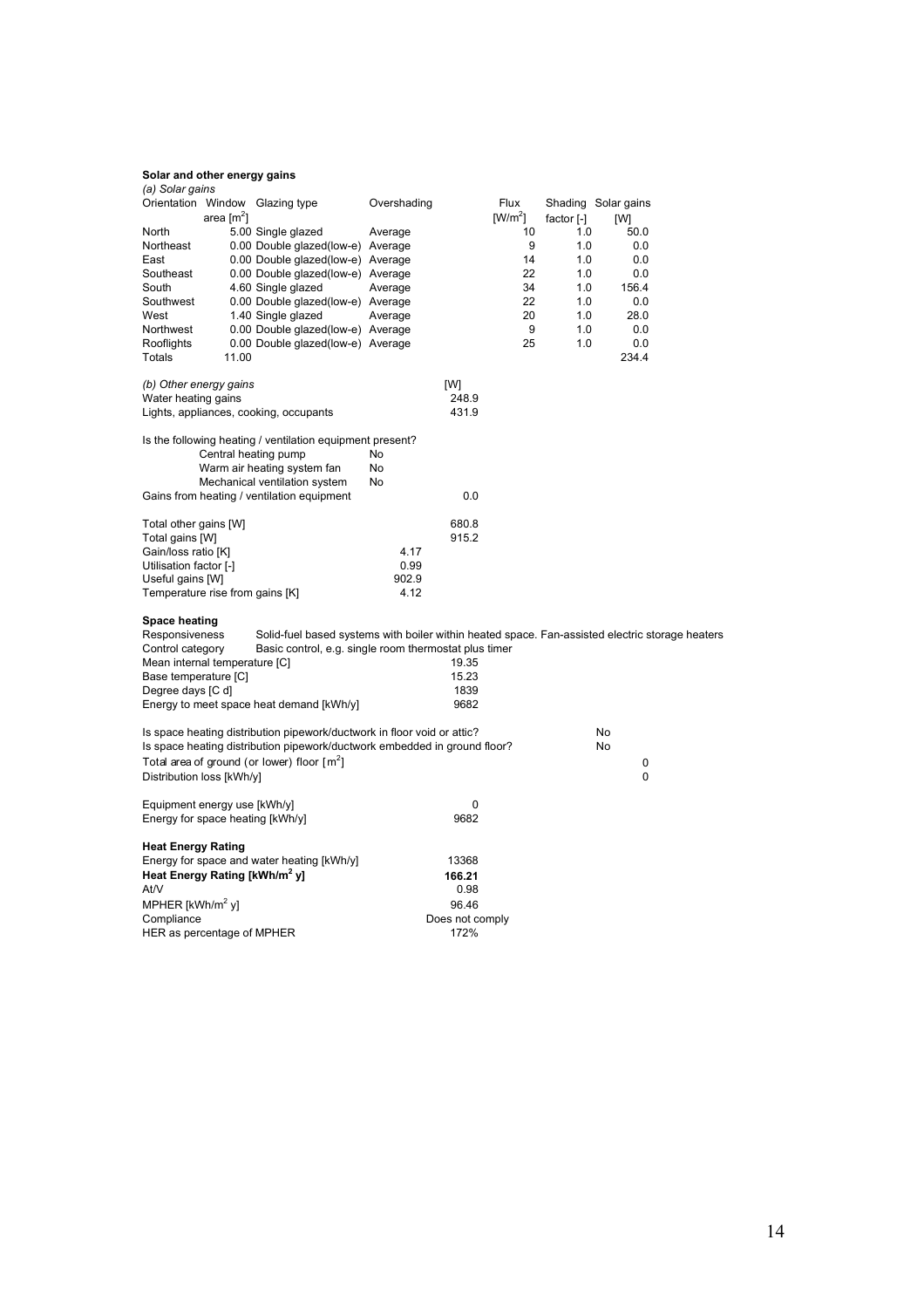## <span id="page-15-0"></span>*6.2.4 'Standard' pre 1980's house with Heating System upgrade HER*

| <b>Overall dwelling dimensions</b>                     |                                                                                               |                     |                    |                 |                                    |            |                                                                   |  |
|--------------------------------------------------------|-----------------------------------------------------------------------------------------------|---------------------|--------------------|-----------------|------------------------------------|------------|-------------------------------------------------------------------|--|
|                                                        | Floor area                                                                                    |                     | Average storey     |                 | Volume                             |            |                                                                   |  |
| Ground floor                                           | $\lceil m^2 \rceil$<br>41.42                                                                  |                     | height [m]<br>2.48 |                 | $\lceil m^3 \rceil$<br>102.51      |            |                                                                   |  |
| First floor                                            | 39.01                                                                                         |                     | 2.40               |                 | 93.62                              |            |                                                                   |  |
| Second floor                                           | 0.00                                                                                          |                     | 0.00               |                 | 0.00                               |            |                                                                   |  |
| Additional parts                                       | 0.00                                                                                          |                     |                    |                 | 0.00                               |            |                                                                   |  |
| Floor area [m2]                                        | 80.43                                                                                         |                     |                    |                 |                                    |            |                                                                   |  |
| Volume [m3]                                            | 196.13                                                                                        |                     |                    |                 |                                    |            |                                                                   |  |
|                                                        | Rate of heat loss through the building fabric                                                 | Area                | U-value            | A*U             | Element                            |            | Maximum elemental U-values (HER)<br>Compliance Comment (optional) |  |
|                                                        |                                                                                               | $\lceil m^2 \rceil$ | $[W/m^2 K]$        | [W/K]           | type                               |            |                                                                   |  |
| Roof (type 1)                                          |                                                                                               | 39.01               | 0.42               | 16.38           |                                    | No         | ٠                                                                 |  |
| Roof (type 2)<br>Wall (type 1)                         |                                                                                               | 0.00<br>96.00       | 0.00<br>1.59       | 0.00<br>152.64  |                                    | Yes<br>No  | ÷,<br>٠                                                           |  |
| Wall (type 2)                                          |                                                                                               | 0.00                | 0.00               | 0.00            |                                    | Yes        |                                                                   |  |
| Ground floor (type 1)                                  |                                                                                               | 41.42               | 0.86               | 35.62           |                                    | No         | ä,                                                                |  |
| Ground floor (type 2)                                  |                                                                                               | 0.00                | 0.00               | 0.00            |                                    | Yes        | ä,                                                                |  |
| Other exposed floor                                    |                                                                                               | 0.00                | 0.00               | 0.00            |                                    |            |                                                                   |  |
|                                                        | Element adj to unheated area (1)                                                              | 0.00<br>0.00        | 0.00<br>3.00       |                 | 0.00 Opening                       | Yes<br>Yes |                                                                   |  |
| Rooflights                                             | Element adj to unheated area (2)                                                              | 0.00                | 0.00               | 0.00            | 0.00 Opening                       |            |                                                                   |  |
| Window (type 1)                                        |                                                                                               | 11.00               | 4.80               | 52.78           |                                    |            |                                                                   |  |
| Window (type 2)                                        |                                                                                               | 0.00                | 0.00               | 0.00            |                                    |            |                                                                   |  |
| Door (type 1)                                          |                                                                                               | 3.86                | 3.00               | 11.59           |                                    |            | ÷,                                                                |  |
| Door (type 2)                                          |                                                                                               | 0.00                | 0.00               | 0.00            |                                    |            | ٠                                                                 |  |
| Other<br>Other                                         |                                                                                               | 0.00<br>0.00        | 0.00<br>0.00       |                 | 0.00 Opening<br>0.00 Opening       | Yes<br>Yes | ÷.<br>٠                                                           |  |
| Other                                                  |                                                                                               | 0.00                | 0.00               |                 | 0.00 Opening                       | Yes        | ÷,                                                                |  |
| Other                                                  |                                                                                               | 0.00                | 0.00               |                 | 0.00 Opening                       | Yes        | ٠                                                                 |  |
|                                                        | Compliance with maximum elemental U-values (HER)                                              |                     |                    |                 |                                    | No         |                                                                   |  |
|                                                        | Area of external elements (At) [m <sup>2</sup> ]                                              |                     |                    | 191.29          |                                    |            |                                                                   |  |
|                                                        | Rate of heat loss through elements [W/K]                                                      |                     |                    | 269.01          |                                    |            |                                                                   |  |
|                                                        | Rate of heat loss due to thermal bridging [W/K]<br>Rate of heat loss through the fabric [W/K] |                     |                    | 40.35<br>309.36 |                                    |            |                                                                   |  |
|                                                        |                                                                                               |                     |                    |                 |                                    |            |                                                                   |  |
|                                                        |                                                                                               |                     |                    |                 |                                    |            |                                                                   |  |
|                                                        | Rate of heat loss due to ventilation                                                          |                     |                    |                 |                                    |            |                                                                   |  |
| Basic air change rate                                  |                                                                                               |                     |                    |                 | [ac/h]                             |            |                                                                   |  |
| Type of construction                                   |                                                                                               |                     | Standard (masonry) |                 | 0.40                               |            |                                                                   |  |
| Number of storeys                                      |                                                                                               |                     |                    | 2<br>No         | 0.10                               |            |                                                                   |  |
| Suspended timber floor?<br>Total basic air change rate |                                                                                               |                     |                    |                 | 0.00<br>0.50                       |            |                                                                   |  |
|                                                        |                                                                                               |                     |                    |                 |                                    |            |                                                                   |  |
|                                                        | Infiltration due to flues, vents, fans, etc.                                                  |                     |                    |                 | $\left[\text{m}^3/\text{h}\right]$ |            |                                                                   |  |
| Number of large flues/chimneys                         |                                                                                               |                     |                    | 1               | 40                                 |            |                                                                   |  |
| Number of small flues                                  |                                                                                               |                     |                    | 0<br>0          | 0                                  |            |                                                                   |  |
| Number of permanent vents                              |                                                                                               |                     |                    |                 | 0                                  |            |                                                                   |  |
|                                                        | large (opening $> 5000$ mm <sup>2</sup> )                                                     |                     |                    | 0               | 0                                  |            |                                                                   |  |
| Number of passive vents                                | small (opening $< 5000$ mm <sup>2</sup> )                                                     |                     |                    | 0<br>4          | 0<br>40                            |            |                                                                   |  |
| Number of fans                                         |                                                                                               |                     |                    | 2               | 20                                 |            |                                                                   |  |
|                                                        | Number of ext. doors without draught lobby                                                    |                     |                    | 0               | 0                                  |            |                                                                   |  |
|                                                        | Total due to flues, vents, etc. [ac/h]                                                        |                     |                    |                 | 0.51                               |            |                                                                   |  |
|                                                        |                                                                                               |                     |                    |                 | 1.01                               |            |                                                                   |  |
| Gross air change rate<br>Number of sides sheltered     |                                                                                               |                     |                    | 2               | 0.86                               |            |                                                                   |  |
| Effective air change rate                              |                                                                                               |                     |                    |                 | 0.87                               |            |                                                                   |  |
|                                                        | Rate of heat loss due to ventilation [W/K]                                                    |                     |                    |                 | 56.21                              |            |                                                                   |  |
|                                                        | Specific heat loss - fabric and infiltration [W/K]                                            |                     |                    |                 | 365.57                             |            |                                                                   |  |
| <b>Water heating</b>                                   |                                                                                               |                     |                    |                 | [kWh/y]                            |            |                                                                   |  |
| Energy content of heated water                         |                                                                                               |                     |                    |                 | 1391                               |            |                                                                   |  |
|                                                        | Is hot water heated at point of use only?                                                     |                     |                    | No              | 232                                |            |                                                                   |  |
| Is hot water storage present?<br>If yes:               |                                                                                               |                     |                    |                 | Yes                                |            |                                                                   |  |
|                                                        | Hot water storage volume [litres]                                                             |                     |                    |                 | 120                                |            |                                                                   |  |
|                                                        | Insulation type                                                                               |                     |                    |                 | Factory-applied foam               |            |                                                                   |  |
|                                                        | Insulation thickness [mm]                                                                     |                     |                    |                 | 100                                |            |                                                                   |  |
|                                                        | Does HW system have separate time control?<br>Tank loss factor [kWh/litre y]                  |                     |                    |                 | Yes<br>0.97                        |            |                                                                   |  |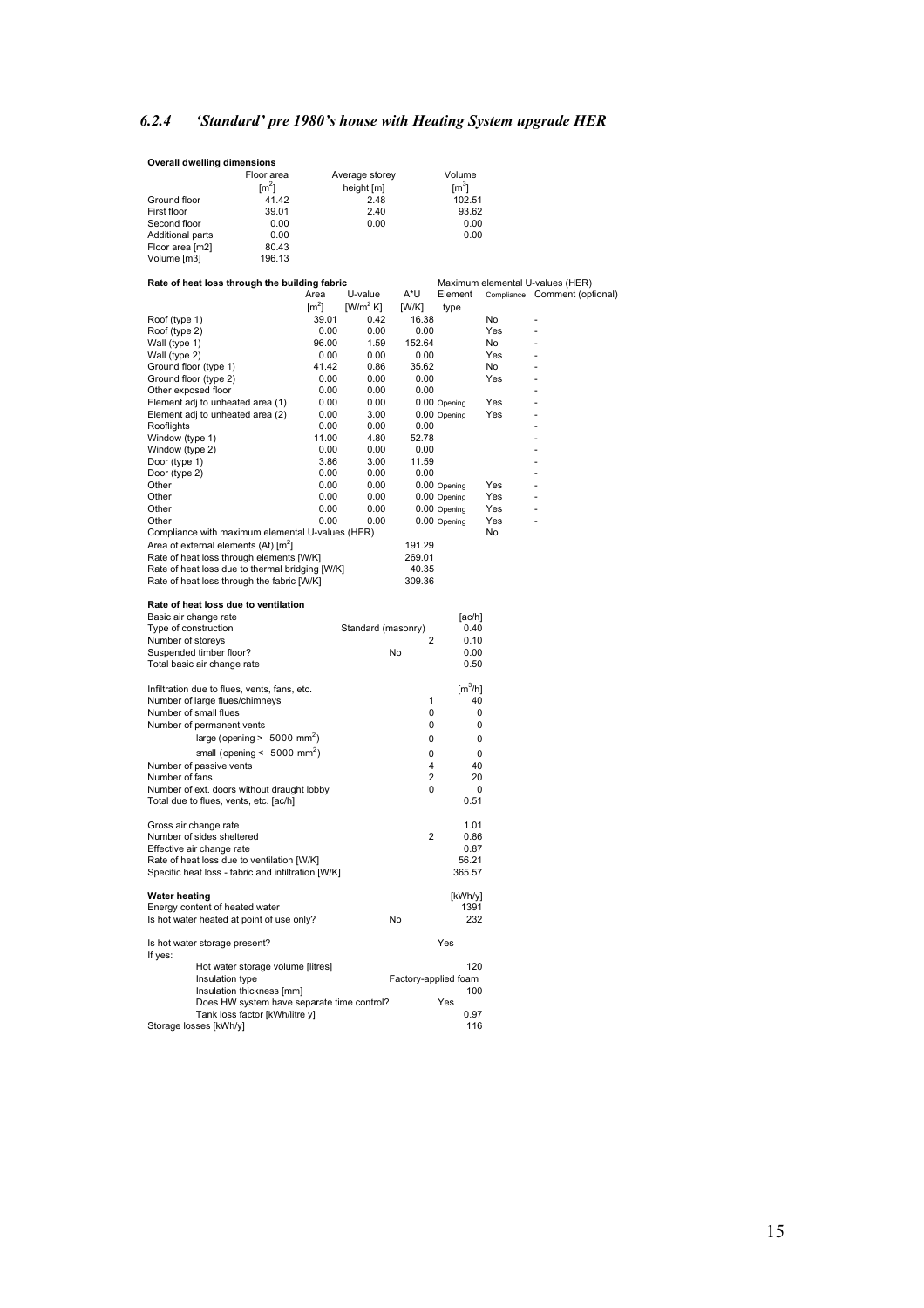| (a) Solar gains                                                                      |                                                       |                                                                                                          |  |
|--------------------------------------------------------------------------------------|-------------------------------------------------------|----------------------------------------------------------------------------------------------------------|--|
| Orientation Window Glazing type                                                      | Overshading                                           | Flux<br>Shading Solar gains                                                                              |  |
| area $\lceil m^2 \rceil$                                                             |                                                       | $[W/m^2]$<br>factor [-]<br>[W]                                                                           |  |
| North<br>5.00 Single glazed                                                          | Average                                               | 10<br>1.0<br>50.0                                                                                        |  |
| Northeast<br>0.00 Double glazed(low-e) Average                                       |                                                       | 9<br>1.0<br>0.0                                                                                          |  |
| 0.00 Double glazed(low-e) Average<br>East                                            |                                                       | 14<br>1.0<br>0.0                                                                                         |  |
| Southeast<br>0.00 Double glazed(low-e) Average                                       |                                                       | 22<br>1.0<br>0.0                                                                                         |  |
| South<br>4.60 Single glazed                                                          | Average                                               | 34<br>1.0<br>156.4                                                                                       |  |
| 0.00 Double glazed(low-e) Average<br>Southwest                                       |                                                       | 22<br>1.0<br>0.0                                                                                         |  |
| West<br>1.40 Single glazed<br>Northwest                                              | Average                                               | 20<br>1.0<br>28.0<br>9<br>1.0<br>0.0                                                                     |  |
| 0.00 Double glazed(low-e) Average<br>Rooflights<br>0.00 Double glazed(low-e) Average |                                                       | 25<br>1.0<br>0.0                                                                                         |  |
| <b>Totals</b><br>11.00                                                               |                                                       | 234.4                                                                                                    |  |
|                                                                                      |                                                       |                                                                                                          |  |
| (b) Other energy gains                                                               | [W]                                                   |                                                                                                          |  |
| Water heating gains                                                                  | 101.1                                                 |                                                                                                          |  |
| Lights, appliances, cooking, occupants                                               | 431.9                                                 |                                                                                                          |  |
|                                                                                      |                                                       |                                                                                                          |  |
| Is the following heating / ventilation equipment present?                            |                                                       |                                                                                                          |  |
| Central heating pump                                                                 | No<br>No                                              |                                                                                                          |  |
| Warm air heating system fan<br>Mechanical ventilation system                         | No                                                    |                                                                                                          |  |
| Gains from heating / ventilation equipment                                           | 0.0                                                   |                                                                                                          |  |
|                                                                                      |                                                       |                                                                                                          |  |
| Total other gains [W]                                                                | 533.0                                                 |                                                                                                          |  |
| Total gains [W]                                                                      | 767.4                                                 |                                                                                                          |  |
| Gain/loss ratio [K]                                                                  | 2.10                                                  |                                                                                                          |  |
| Utilisation factor [-]                                                               | 1.00                                                  |                                                                                                          |  |
| Useful gains [W]                                                                     | 767.2                                                 |                                                                                                          |  |
| Temperature rise from gains [K]                                                      | 2.10                                                  |                                                                                                          |  |
|                                                                                      |                                                       |                                                                                                          |  |
| <b>Space heating</b><br>Responsiveness                                               |                                                       | Standard gas- or oil-fired radiator or warm-air systems; gas, oil or direct electric room heater systems |  |
| Control category                                                                     | Basic control, e.g. single room thermostat plus timer |                                                                                                          |  |
| Mean internal temperature [C]                                                        | 18.45                                                 |                                                                                                          |  |
| Base temperature [C]                                                                 | 16.35                                                 |                                                                                                          |  |
| Degree days [C d]                                                                    | 2073                                                  |                                                                                                          |  |
| Energy to meet space heat demand [kWh/y]                                             | 18186                                                 |                                                                                                          |  |
|                                                                                      |                                                       |                                                                                                          |  |
| Is space heating distribution pipework/ductwork in floor void or attic?              |                                                       | No                                                                                                       |  |
| Is space heating distribution pipework/ductwork embedded in ground floor?            |                                                       | No                                                                                                       |  |
| Total area of ground (or lower) floor $\lceil m^2 \rceil$                            |                                                       | 0                                                                                                        |  |
| Distribution loss [kWh/y]                                                            |                                                       | 0                                                                                                        |  |
|                                                                                      | 0                                                     |                                                                                                          |  |
| Equipment energy use [kWh/y]<br>Energy for space heating [kWh/y]                     | 18186                                                 |                                                                                                          |  |
|                                                                                      |                                                       |                                                                                                          |  |
| <b>Heat Energy Rating</b>                                                            |                                                       |                                                                                                          |  |
| Energy for space and water heating [kWh/y]                                           | 20251                                                 |                                                                                                          |  |
| Heat Energy Rating [kWh/m <sup>2</sup> y]                                            | 251.79                                                |                                                                                                          |  |
| At/V                                                                                 | 0.98                                                  |                                                                                                          |  |
| MPHER [kWh/m <sup>2</sup> y]                                                         | 96.46                                                 |                                                                                                          |  |
| Compliance                                                                           | Does not comply                                       |                                                                                                          |  |
| HER as percentage of MPHER                                                           | 261%                                                  |                                                                                                          |  |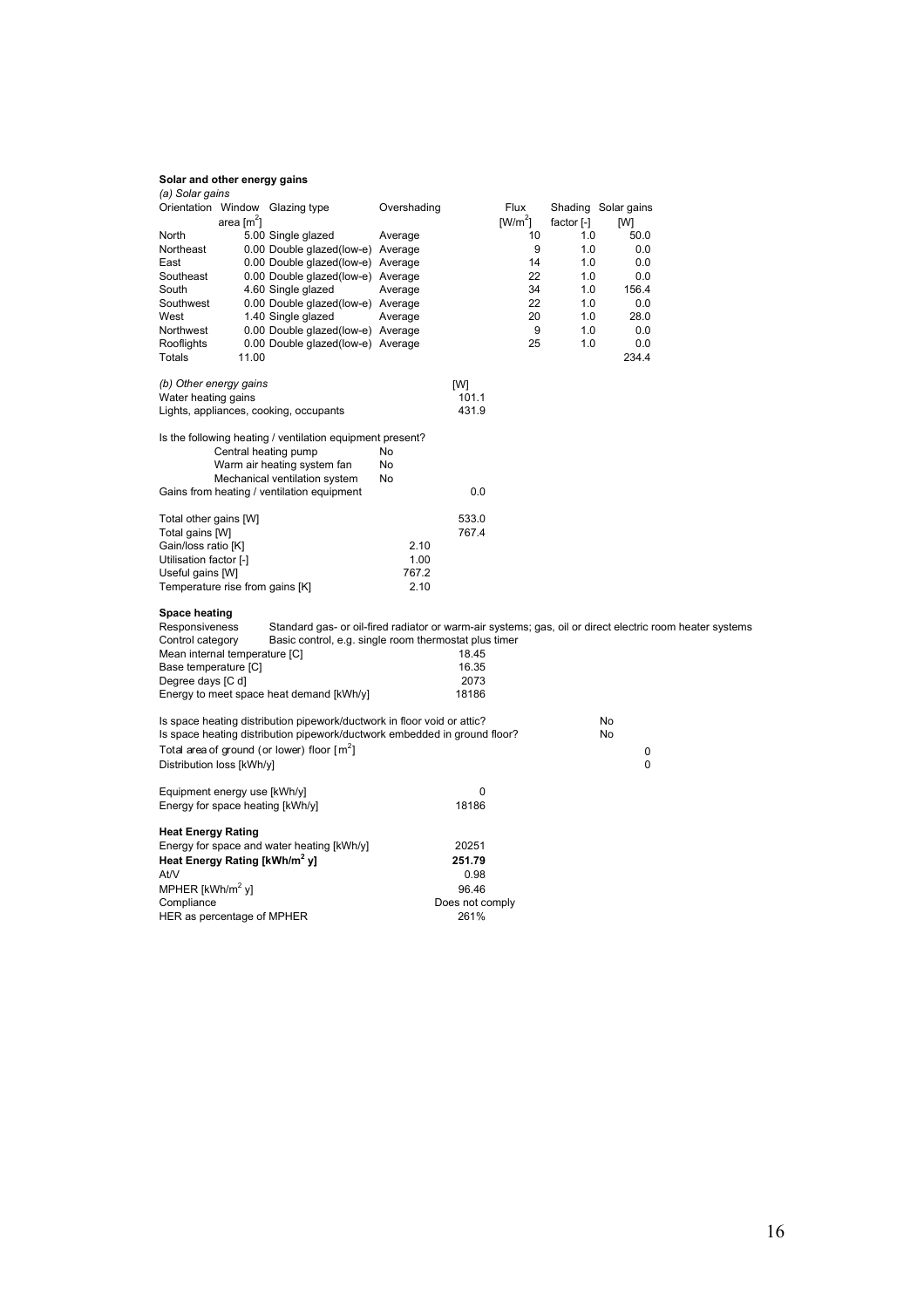## <span id="page-17-0"></span>*6.2.5 'Standard' pre 1980's house with Full upgrade HER*

|                                        | <b>Overall dwelling dimensions</b>                       |               |                      |                      |                              |            |                                                                   |
|----------------------------------------|----------------------------------------------------------|---------------|----------------------|----------------------|------------------------------|------------|-------------------------------------------------------------------|
|                                        | Floor area                                               |               | Average storey       |                      | Volume                       |            |                                                                   |
|                                        | $\lceil m^2 \rceil$                                      |               | height [m]           |                      | $\lceil m^3 \rceil$          |            |                                                                   |
| Ground floor<br>First floor            | 41.42<br>39.01                                           |               | 2.48<br>2.40         |                      | 102.51<br>93.62              |            |                                                                   |
| Second floor                           | 0.00                                                     |               | 0.00                 |                      | 0.00                         |            |                                                                   |
| Additional parts                       | 0.00                                                     |               |                      |                      | 0.00                         |            |                                                                   |
| Floor area [m2]                        | 80.43                                                    |               |                      |                      |                              |            |                                                                   |
| Volume [m3]                            | 196.13                                                   |               |                      |                      |                              |            |                                                                   |
|                                        | Rate of heat loss through the building fabric            | Area          | U-value              | A*U                  | Element                      |            | Maximum elemental U-values (HER)<br>Compliance Comment (optional) |
|                                        |                                                          | $\text{Im}^2$ | [W/m <sup>2</sup> K] | [W/K]                | type                         |            |                                                                   |
| Roof (type 1)                          |                                                          | 39.01         | 0.18                 | 7.02                 |                              | Yes        | $\overline{a}$                                                    |
| Roof (type 2)                          |                                                          | 0.00          | 0.00                 | 0.00                 |                              | Yes        |                                                                   |
| Wall (type 1)                          |                                                          | 96.00<br>0.00 | 0.22                 | 21.12                |                              | Yes<br>Yes |                                                                   |
| Wall (type 2)<br>Ground floor (type 1) |                                                          | 41.42         | 0.00<br>0.86         | 0.00<br>35.62        |                              | No         | ۷                                                                 |
| Ground floor (type 2)                  |                                                          | 0.00          | 0.00                 | 0.00                 |                              | Yes        |                                                                   |
| Other exposed floor                    |                                                          | 0.00          | 0.00                 | 0.00                 |                              |            |                                                                   |
|                                        | Element adj to unheated area (1)                         | 0.00          | 0.00                 |                      | 0.00 Opening                 | Yes        |                                                                   |
|                                        | Element adj to unheated area (2)                         | 0.00          | 0.00                 |                      | 0.00 Opening                 | Yes        |                                                                   |
| Rooflights<br>Window (type 1)          |                                                          | 0.00<br>11.00 | 0.00<br>4.80         | 0.00<br>52.78        |                              |            |                                                                   |
| Window (type 2)                        |                                                          | 0.00          | 0.00                 | 0.00                 |                              |            | $\overline{a}$                                                    |
| Door (type 1)                          |                                                          | 3.86          | 3.00                 | 11.59                |                              |            |                                                                   |
| Door (type 2)                          |                                                          | 0.00          | 0.00                 | 0.00                 |                              |            |                                                                   |
| Other                                  |                                                          | 0.00          | 0.00                 |                      | 0.00 Opening                 | Yes        |                                                                   |
| Other<br>Other                         |                                                          | 0.00<br>0.00  | 0.00<br>0.00         |                      | 0.00 Opening<br>0.00 Opening | Yes<br>Yes | -                                                                 |
| Other                                  |                                                          | 0.00          | 0.00                 |                      | 0.00 Opening                 | Yes        |                                                                   |
|                                        | Compliance with maximum elemental U-values (HER)         |               |                      |                      |                              | No         |                                                                   |
|                                        | Area of external elements (At) [m <sup>2</sup> ]         |               |                      | 191.29               |                              |            |                                                                   |
|                                        | Rate of heat loss through elements [W/K]                 |               |                      | 128.13               |                              |            |                                                                   |
|                                        | Rate of heat loss due to thermal bridging [W/K]          |               |                      | 19.22                |                              |            |                                                                   |
|                                        | Rate of heat loss through the fabric [W/K]               |               |                      | 147.35               |                              |            |                                                                   |
|                                        | Rate of heat loss due to ventilation                     |               |                      |                      |                              |            |                                                                   |
| Basic air change rate                  |                                                          |               |                      |                      | [ac/h]                       |            |                                                                   |
| Type of construction                   |                                                          |               | Standard (masonry)   |                      | 0.40                         |            |                                                                   |
| Number of storeys                      | Suspended timber floor?                                  |               |                      | 2<br>No              | 0.10<br>0.00                 |            |                                                                   |
|                                        | Total basic air change rate                              |               |                      |                      | 0.50                         |            |                                                                   |
|                                        |                                                          |               |                      |                      |                              |            |                                                                   |
|                                        | Infiltration due to flues, vents, fans, etc.             |               |                      |                      | $\text{[m}^3/\text{h}$       |            |                                                                   |
|                                        | Number of large flues/chimneys                           |               |                      | 1                    | 40                           |            |                                                                   |
| Number of small flues                  | Number of permanent vents                                |               |                      | 0<br>0               | 0<br>0                       |            |                                                                   |
|                                        | large (opening $> 5000$ mm <sup>2</sup> )                |               |                      | 0                    | 0                            |            |                                                                   |
|                                        | small (opening < $5000$ mm <sup>2</sup> )                |               |                      | 0                    | 0                            |            |                                                                   |
|                                        | Number of passive vents                                  |               |                      | 4                    | 40                           |            |                                                                   |
| Number of fans                         |                                                          |               |                      | 2                    | 20                           |            |                                                                   |
|                                        | Number of ext. doors without draught lobby               |               |                      | 0                    | 0                            |            |                                                                   |
|                                        | Total due to flues, vents, etc. [ac/h]                   |               |                      |                      | 0.51                         |            |                                                                   |
| Gross air change rate                  |                                                          |               |                      |                      | 1.01                         |            |                                                                   |
|                                        | Number of sides sheltered                                |               |                      | 2                    | 0.86                         |            |                                                                   |
|                                        | Effective air change rate                                |               |                      |                      | 0.87                         |            |                                                                   |
|                                        | Rate of heat loss due to ventilation [W/K]               |               |                      |                      | 56.21                        |            |                                                                   |
|                                        | Specific heat loss - fabric and infiltration [W/K]       |               |                      |                      | 203.56                       |            |                                                                   |
| <b>Water heating</b>                   |                                                          |               |                      |                      | [kWh/y]                      |            |                                                                   |
|                                        | Energy content of heated water                           |               |                      |                      | 1391                         |            |                                                                   |
|                                        | Is hot water heated at point of use only?                |               |                      | No                   | 232                          |            |                                                                   |
| If yes:                                | Is hot water storage present?                            |               |                      |                      | Yes                          |            |                                                                   |
|                                        | Hot water storage volume [litres]                        |               |                      |                      | 120                          |            |                                                                   |
|                                        | Insulation type                                          |               |                      | Factory-applied foam |                              |            |                                                                   |
|                                        | Insulation thickness [mm]                                |               |                      |                      | 100                          |            |                                                                   |
|                                        | Does HW system have separate time control?               |               |                      |                      | Yes                          |            |                                                                   |
|                                        | Tank loss factor [kWh/litre y]<br>Storage losses [kWh/y] |               |                      |                      | 0.97<br>116                  |            |                                                                   |
|                                        |                                                          |               |                      |                      |                              |            |                                                                   |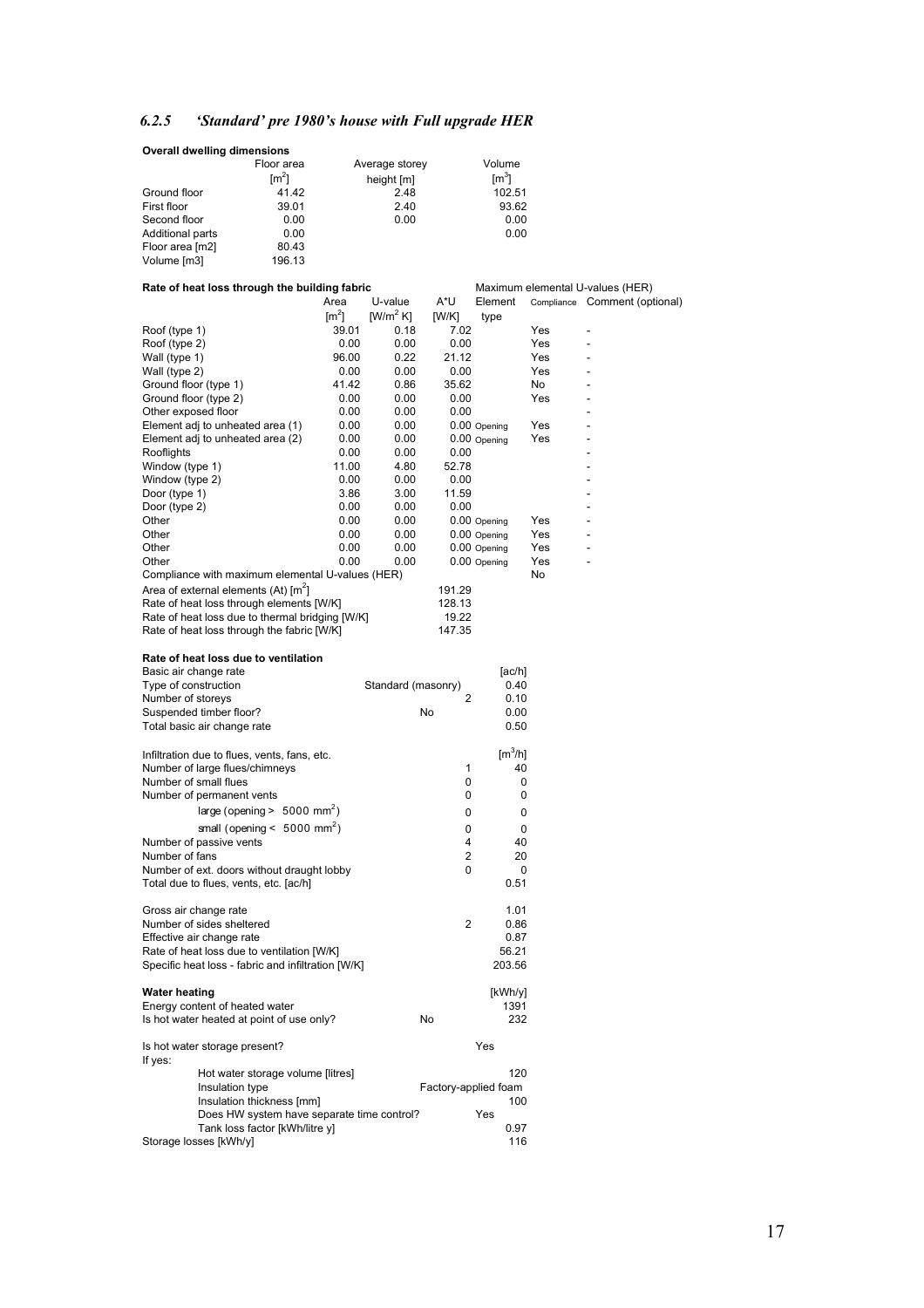| (a) Solar gains                               |                                                                                                          |             |                 |           |              |                     |  |
|-----------------------------------------------|----------------------------------------------------------------------------------------------------------|-------------|-----------------|-----------|--------------|---------------------|--|
| Orientation Window Glazing type               |                                                                                                          | Overshading |                 | Flux      |              | Shading Solar gains |  |
| area $[m^2]$                                  |                                                                                                          |             |                 | $[W/m^2]$ | factor $[-]$ | [W]                 |  |
| North                                         | 5.00 Single glazed                                                                                       | Average     |                 | 10        | 1.0          | 50.0                |  |
| Northeast                                     | 0.00 Double glazed(low-e) Average                                                                        |             |                 | 9         | 1.0          | 0.0                 |  |
| East                                          | 0.00 Double glazed(low-e) Average                                                                        |             |                 | 14        | 1.0          | 0.0                 |  |
| Southeast                                     |                                                                                                          |             |                 | 22        | 1.0          | 0.0                 |  |
|                                               | 0.00 Double glazed(low-e) Average                                                                        |             |                 |           |              |                     |  |
| South                                         | 4.60 Single glazed                                                                                       | Average     |                 | 34        | 1.0          | 156.4               |  |
| Southwest                                     | 0.00 Double glazed(low-e) Average                                                                        |             |                 | 22        | 1.0          | 0.0                 |  |
| West                                          | 1.40 Single glazed                                                                                       | Average     |                 | 20        | 1.0          | 28.0                |  |
| Northwest                                     | 0.00 Double glazed(low-e) Average                                                                        |             |                 | 9         | 1.0          | 0.0                 |  |
| Rooflights                                    | 0.00 Double glazed(low-e) Average                                                                        |             |                 | 25        | 1.0          | 0.0                 |  |
| Totals<br>11.00                               |                                                                                                          |             |                 |           |              | 234.4               |  |
|                                               |                                                                                                          |             |                 |           |              |                     |  |
| (b) Other energy gains                        |                                                                                                          |             | [W]             |           |              |                     |  |
| Water heating gains                           |                                                                                                          |             | 101.1           |           |              |                     |  |
| Lights, appliances, cooking, occupants        |                                                                                                          |             | 431.9           |           |              |                     |  |
|                                               |                                                                                                          |             |                 |           |              |                     |  |
|                                               | Is the following heating / ventilation equipment present?                                                |             |                 |           |              |                     |  |
|                                               | Central heating pump                                                                                     | Yes         |                 |           |              |                     |  |
|                                               | Warm air heating system fan                                                                              | <b>No</b>   |                 |           |              |                     |  |
|                                               |                                                                                                          | No.         |                 |           |              |                     |  |
|                                               | Mechanical ventilation system                                                                            |             |                 |           |              |                     |  |
| Gains from heating / ventilation equipment    |                                                                                                          |             | 10.0            |           |              |                     |  |
|                                               |                                                                                                          |             |                 |           |              |                     |  |
| Total other gains [W]                         |                                                                                                          |             | 543.0           |           |              |                     |  |
| Total gains [W]                               |                                                                                                          |             | 777.4           |           |              |                     |  |
| Gain/loss ratio [K]                           |                                                                                                          | 3.82        |                 |           |              |                     |  |
| Utilisation factor [-]                        |                                                                                                          | 0.99        |                 |           |              |                     |  |
| Useful gains [W]                              |                                                                                                          | 770.4       |                 |           |              |                     |  |
| Temperature rise from gains [K]               |                                                                                                          | 3.78        |                 |           |              |                     |  |
|                                               |                                                                                                          |             |                 |           |              |                     |  |
| Space heating                                 |                                                                                                          |             |                 |           |              |                     |  |
| Responsiveness                                | Standard gas- or oil-fired radiator or warm-air systems; gas, oil or direct electric room heater systems |             |                 |           |              |                     |  |
| Control category                              | Basic control, e.g. single room thermostat plus timer                                                    |             |                 |           |              |                     |  |
| Mean internal temperature [C]                 |                                                                                                          |             | 18.45           |           |              |                     |  |
| Base temperature [C]                          |                                                                                                          |             | 14.67           |           |              |                     |  |
| Degree days [C d]                             |                                                                                                          |             | 1721            |           |              |                     |  |
|                                               |                                                                                                          |             | 8406            |           |              |                     |  |
|                                               | Energy to meet space heat demand [kWh/y]                                                                 |             |                 |           |              |                     |  |
|                                               |                                                                                                          |             |                 |           |              |                     |  |
|                                               | Is space heating distribution pipework/ductwork in floor void or attic?                                  |             |                 |           |              | No                  |  |
|                                               | Is space heating distribution pipework/ductwork embedded in ground floor?                                |             |                 |           |              | No                  |  |
| Total area of ground (or lower) floor $[m^2]$ |                                                                                                          |             |                 |           |              | 0                   |  |
| Distribution loss [kWh/y]                     |                                                                                                          |             |                 |           |              | 0                   |  |
|                                               |                                                                                                          |             |                 |           |              |                     |  |
| Equipment energy use [kWh/y]                  |                                                                                                          |             | 120             |           |              |                     |  |
| Energy for space heating [kWh/y]              |                                                                                                          |             | 8526            |           |              |                     |  |
|                                               |                                                                                                          |             |                 |           |              |                     |  |
| <b>Heat Energy Rating</b>                     |                                                                                                          |             |                 |           |              |                     |  |
|                                               | Energy for space and water heating [kWh/y]                                                               |             | 10591           |           |              |                     |  |
|                                               |                                                                                                          |             |                 |           |              |                     |  |
| Heat Energy Rating [kWh/m <sup>2</sup> y]     |                                                                                                          |             | 131.68          |           |              |                     |  |
| At/V                                          |                                                                                                          |             | 0.98            |           |              |                     |  |
| MPHER [kWh/m <sup>2</sup> y]                  |                                                                                                          |             | 96.46           |           |              |                     |  |
| Compliance                                    |                                                                                                          |             | Does not comply |           |              |                     |  |
| HER as percentage of MPHER                    |                                                                                                          |             | 137%            |           |              |                     |  |
|                                               |                                                                                                          |             |                 |           |              |                     |  |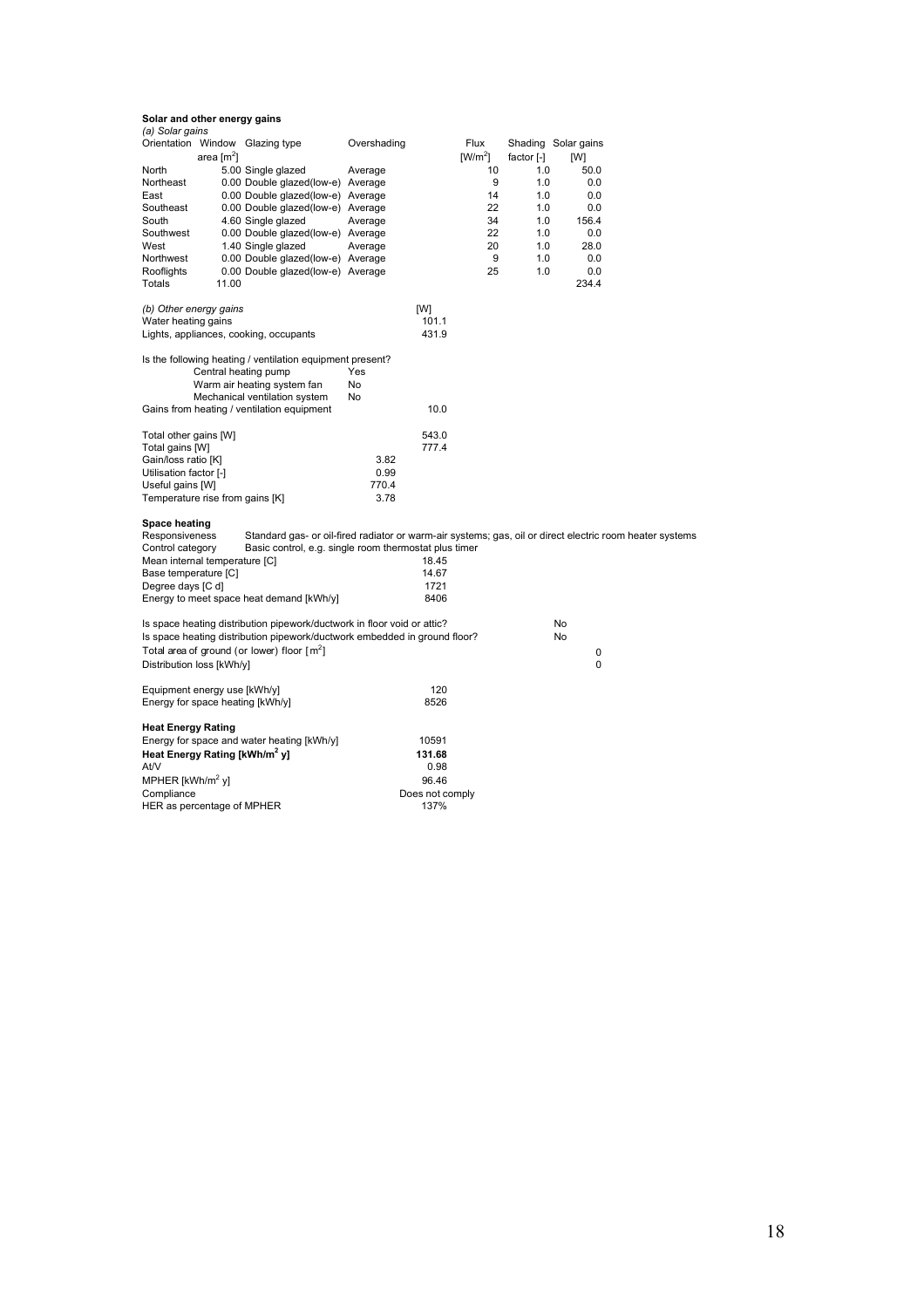## <span id="page-19-0"></span>**6.3 Appendix 3 Control System Analysis**

## *6.3.1 Typical occupant usage scenarios*

a) Family Home; all rooms occupied, some additional heat required at night.

|                       |                |        |              |                       | <b>Desired Heating Programme</b> |                |              |                |
|-----------------------|----------------|--------|--------------|-----------------------|----------------------------------|----------------|--------------|----------------|
| Room                  | Usage period 1 |        |              | <b>Usage period 2</b> |                                  | Usage period 3 |              | Usage period 4 |
|                       | <b>Start</b>   | Finish | <b>Start</b> | <b>Finish</b>         | <b>Start</b>                     | Finish         | <b>Start</b> | Finish         |
| Kitchen / Dining      |                |        | 12:20        | 13:30                 | 17:00                            | 18:40          |              |                |
| Jtilitv               |                |        | 12:20        | 13:30                 | 17:00                            | 18:40          |              |                |
| <b>Sitting Room</b>   |                |        |              |                       | 18:00                            | 23:00          |              |                |
| <b>Hall</b>           | 7:40           | 8:40   | 12:20        | 13:30                 | 17:00                            | 17:40          |              |                |
| <b>Master Bedroom</b> | 7.40           | 8:40   |              |                       | 22:00                            | 23:00          |              |                |
| NBedroom 2            | 7:40           | 8:40   |              |                       | 20:00                            | 21:00          | 3:00         | 4:00           |
| Bedroom 3             | 7:40           | 8:40   |              |                       | 20:00                            | 22:00          |              |                |
| Bathroom              | 7:40           | 8:40   |              |                       | 17:00                            | 17:40          |              |                |
| .anding               | 7:40           | 8:40   |              |                       | 17:00                            | 18:40          |              |                |

## b) Careless users; controls in place but not being used properly

|                       |                       |        |                       |               | <b>Desired Heating Programme</b> |                |                |        |
|-----------------------|-----------------------|--------|-----------------------|---------------|----------------------------------|----------------|----------------|--------|
| Room                  | <b>Usage period 1</b> |        | <b>Usage period 2</b> |               |                                  | Usage period 3 | Usage period 4 |        |
|                       | <b>Start</b>          | Finish | Start                 | <b>Finish</b> | Start                            | Finish         | <b>Start</b>   | Finish |
| Kitchen / Dining      | 7:40                  | 8:40   | 12:20                 | 13:30         | 17:00                            | 23:00          | 3:00           | 4:00   |
| Utilitv               | 7:40                  | 8:40   | 12:20                 | 13:30         | 17:00                            | 23:00          | 3:00           | 4:00   |
| Sitting Room          | 7:40                  | 8:40   | 12:20                 | 13:30         | 17:00                            | 23:00          | 3:00           | 4:00   |
| Hall                  | 7:40                  | 8:40   | 12:20                 | 13:30         | 17:00                            | 23:00          | 3:00           | 4:00   |
| <b>Master Bedroom</b> | 7:40                  | 8:40   | 12:20                 | 13:30         | 17:00                            | 23:00          | 3:00           | 4:00   |
| $\sim$ Bedroom 2      | 7:40                  | 8:40   | 12:20                 | 13:30         | 17:00                            | 23:00          | 3:00           | 4:00   |
| 'IBedroom 3           | 7:40                  | 8:40   | 12:20                 | 13:30         | 17:00                            | 23:00          | 3:00           | 4:00   |
| <b>R</b> Bathroom     | 7:40                  | 8:40   | 12:20                 | 13:30         | 17:00                            | 23:00          | 3:00           | 4:00   |
| Landing               | 7:40                  | 8:40   | 12:20                 | 13:30         | 17:00                            | 23:00          | 3:00           | 4:00   |

## c) Couple; not all rooms in the house used, no night heating.

|                     |                |      |                           |  | <b>Desired Heating Programme</b> |               |                       |               |
|---------------------|----------------|------|---------------------------|--|----------------------------------|---------------|-----------------------|---------------|
| Room                | Usage period 1 |      | Usage period 2            |  | Usage period 3                   |               | <b>Usage period 4</b> |               |
|                     | <b>Start</b>   |      | Finish Start Finish Start |  |                                  | <b>Finish</b> | Start                 | <b>Finish</b> |
| Kitchen / Dining    |                |      |                           |  | 17:00                            | 18:40         |                       |               |
| ltilitv             |                |      |                           |  | 17:00                            | 18:40         |                       |               |
| <b>Sitting Room</b> |                |      |                           |  | 18:00                            | 22:00         |                       |               |
| lHall               | 7:40           | 8:40 |                           |  | 17:00                            | 17:40         |                       |               |
| Master Bedroom      | 7.40           | 8:40 |                           |  | 22.OO                            | 23:00         |                       |               |
| $\sim$ Bedroom 2    |                |      |                           |  |                                  |               |                       |               |
| Bedroom 3           |                |      |                           |  |                                  |               |                       |               |
| Bathroom            | 7.40           | 8:40 |                           |  | 17:00                            | 17.40         |                       |               |
| .anding             | 7:40           | 8:40 |                           |  | 7.OO                             | 18:40         |                       |               |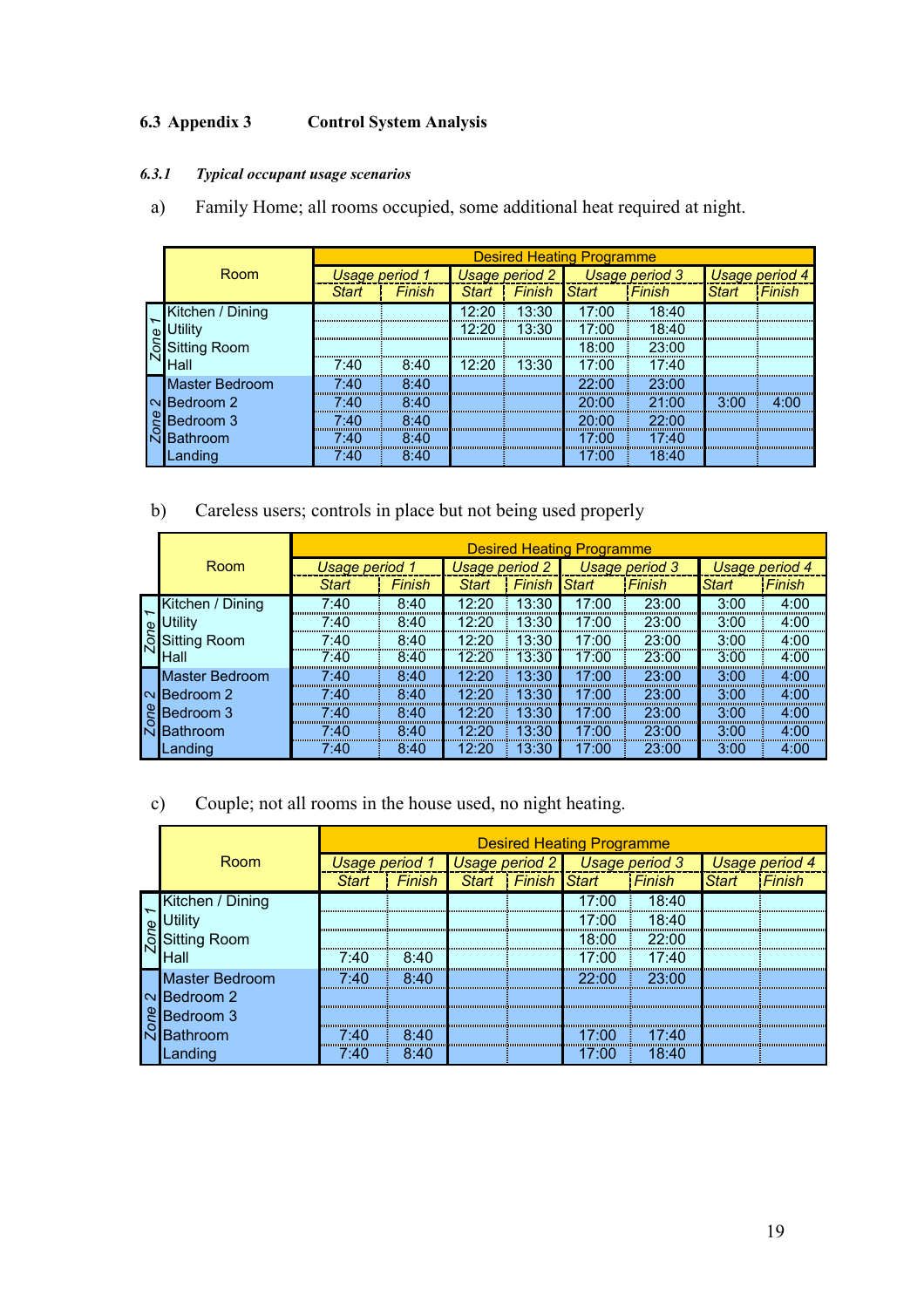## <span id="page-20-0"></span>*6.3.2 Comparison of control systems,*

There are three control scenarios that we have examined here, these are:

Situation 1 Simple timer: heating system all on or all off.

Situation 2 Two Zones: upstairs and downstairs on different zones, with independent controls.

Situation 3 RadMaster: Each room independently zoned.

## a) Occupancy scenario (a), original house, no upgrade.

| <b>Net Delivered Heat</b>       | <b>Heat required (HER</b><br>data)<br>[kWh/y] | Saving<br>KWh/y | <b>Saving</b><br>$\%$ | Heat<br>Energy<br>Rating<br>[kWh/m2y] |
|---------------------------------|-----------------------------------------------|-----------------|-----------------------|---------------------------------------|
| <b>Situation 1 Simple Timer</b> | 23,115                                        | 0               | $0.0\%$               | 287                                   |
|                                 |                                               |                 |                       |                                       |
| Situation 2 Two Zones           | 21,308                                        | 1,807           | 7.8%                  | 265                                   |
|                                 |                                               |                 |                       |                                       |
| <b>Situation 3 Rad Master</b>   | 12,886                                        | 10,229          | 44.3%                 | 160                                   |

## b) Occupancy scenario (b), original house, no upgrade.

| <b>Net Delivered Heat</b>     | <b>Heat required (HER</b><br>data)<br>[kWh/y] | Saving<br>[kWh/y] | Saving<br>% | Heat<br>Energy<br>Rating<br>[kWh/m2y] |
|-------------------------------|-----------------------------------------------|-------------------|-------------|---------------------------------------|
| Situation 1 Simple Timer      | 23,115                                        | 0                 | $0.0\%$     | 287                                   |
|                               |                                               |                   |             |                                       |
| <b>Situation 2 Two Zones</b>  | 23,115                                        | $\mathbf 0$       | $0.0\%$     | 287                                   |
|                               |                                               |                   |             |                                       |
| <b>Situation 3 Rad Master</b> | 23,115                                        | 0                 | $0.0\%$     | 287                                   |

c) Occupancy scenario (c), original house, no upgrade.

| <b>Net Delivered Heat</b>       | <b>Heat required (HER</b><br>data)<br>[kWh/y] | Saving<br>[kWh/y] | Saving<br>% | Heat<br>Energy<br>Rating<br>[kWh/m2y] |  |  |
|---------------------------------|-----------------------------------------------|-------------------|-------------|---------------------------------------|--|--|
| <b>Situation 1 Simple Timer</b> | 23,115                                        | 0                 | 0.0%        | 287                                   |  |  |
|                                 |                                               |                   |             |                                       |  |  |
| Situation 2 Two Zones           | 21,988                                        | 1,127             | 4.9%        | 273                                   |  |  |
|                                 |                                               |                   |             |                                       |  |  |
| <b>Situation 3 Rad Master</b>   | 11.718                                        | 11,397            | 49.3%       | 146                                   |  |  |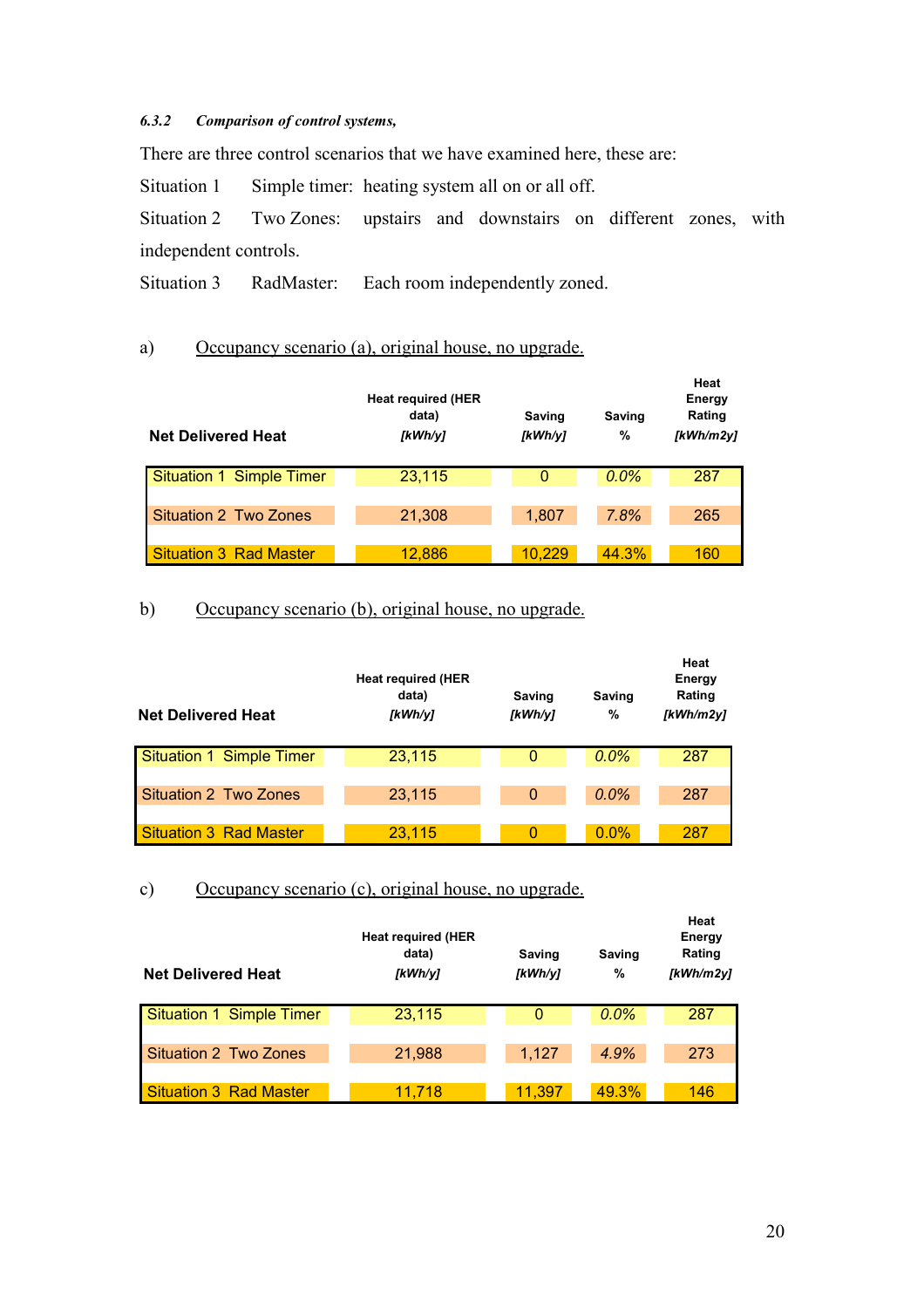## a) Occupancy scenario (a), original house, upgrade.

| <b>Net Delivered Heat</b>       | Heat<br>required<br>[kWh/y] | <b>Saving</b><br>[kWh/y] | <b>Saving</b><br>% | <b>Heat Energy</b><br>Rating<br>[kWh/m2y] |
|---------------------------------|-----------------------------|--------------------------|--------------------|-------------------------------------------|
| <b>Situation 1 Simple Timer</b> | 10,591                      | 0                        | $0.0\%$            | 132                                       |
|                                 |                             |                          |                    |                                           |
| <b>Situation 2 Two Zones</b>    | 9.779                       | 813                      | 7.7%               | 122                                       |
|                                 |                             |                          |                    |                                           |
| <b>Situation 3 Rad Master</b>   | 5,991                       | 4,600                    | 43.4%              | 74                                        |

## b) Occupancy scenario (b), original house, upgrade.

| <b>Net Delivered Heat</b>       | Heat<br>required<br>[kWh/y] | Saving<br>[kWh/y] | <b>Saving</b><br>% | <b>Heat Energy</b><br>Rating<br>[kWh/m2v] |
|---------------------------------|-----------------------------|-------------------|--------------------|-------------------------------------------|
| <b>Situation 1 Simple Timer</b> | 10,591                      | 0                 | 0.0%               | 132                                       |
|                                 |                             |                   |                    |                                           |
| <b>Situation 2 Two Zones</b>    | 10,591                      | 0                 | $0.0\%$            | 132                                       |
|                                 |                             |                   |                    |                                           |
| <b>Situation 3 Rad Master</b>   | 10,591                      | 0                 | $0.0\%$            | 132                                       |

## c) Occupancy scenario (c), original house, upgrade.

| <b>Net Delivered Heat</b>     | Heat<br>required<br>[kWh/y] | Saving<br>[kWh/y] | Saving<br>% | <b>Heat Energy</b><br>Rating<br>[kWh/m2y] |
|-------------------------------|-----------------------------|-------------------|-------------|-------------------------------------------|
| Situation 1 Simple Timer      | 10,591                      | 0                 | $0.0\%$     | 132                                       |
|                               |                             |                   |             |                                           |
| Situation 2 Two Zones         | 10,084                      | 507               | 4.8%        | 125                                       |
|                               |                             |                   |             |                                           |
| <b>Situation 3 Rad Master</b> | 5,465                       | 5.126             | 48.4%       | 68                                        |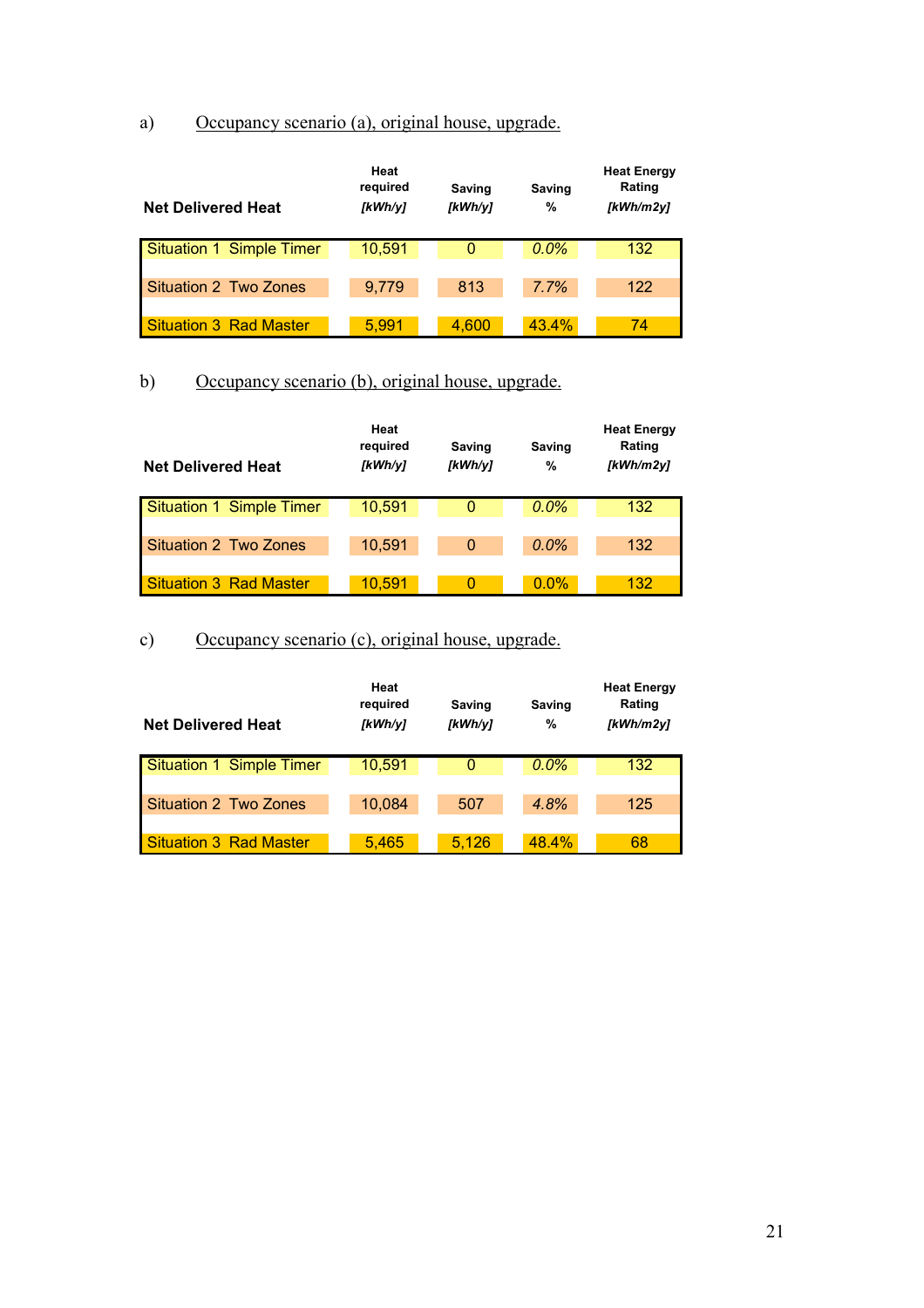## <span id="page-22-0"></span>*6.3.3 Potential Carbon Dioxide Savings with upgrade alone*

Estimation of Carbon dioxide savings based on the fuels used as outlined below:

| <b>Fuel Type</b>          | <b>Estimated</b><br>percentage<br>use |
|---------------------------|---------------------------------------|
| Peat Briguettes Baled     | 20%                                   |
| <b>Brown Coal Nuggets</b> | $0\%$                                 |
| Coal Premium Coal         | 0%                                    |
| <b>Standard Coal</b>      | 30%                                   |
| Oil Gas Oil               | 0%                                    |
| Kerosene                  | 0%                                    |
| <b>LPG Bulk LPG</b>       | 0%                                    |
| <b>Bottled Butane</b>     | 10%                                   |
| <b>Bottled Propane</b>    | 0%                                    |
| <b>Natural Gas</b>        | 0%                                    |
| Electricity               | 40%                                   |
|                           |                                       |
| Total                     | 100%                                  |

Original, based on **Net** heat requirement.

| <b>Net Delivered Heat</b>    | Heat<br>required<br>[kWh/y] | CO <sub>2</sub><br>kg | Cost<br>€ |
|------------------------------|-----------------------------|-----------------------|-----------|
| Original house, pre upgrade  | 23,115                      | 10,339                | €1,886    |
|                              |                             |                       |           |
| Upgraded house, no radmaster | 10,591                      | 4,737                 | €<br>864  |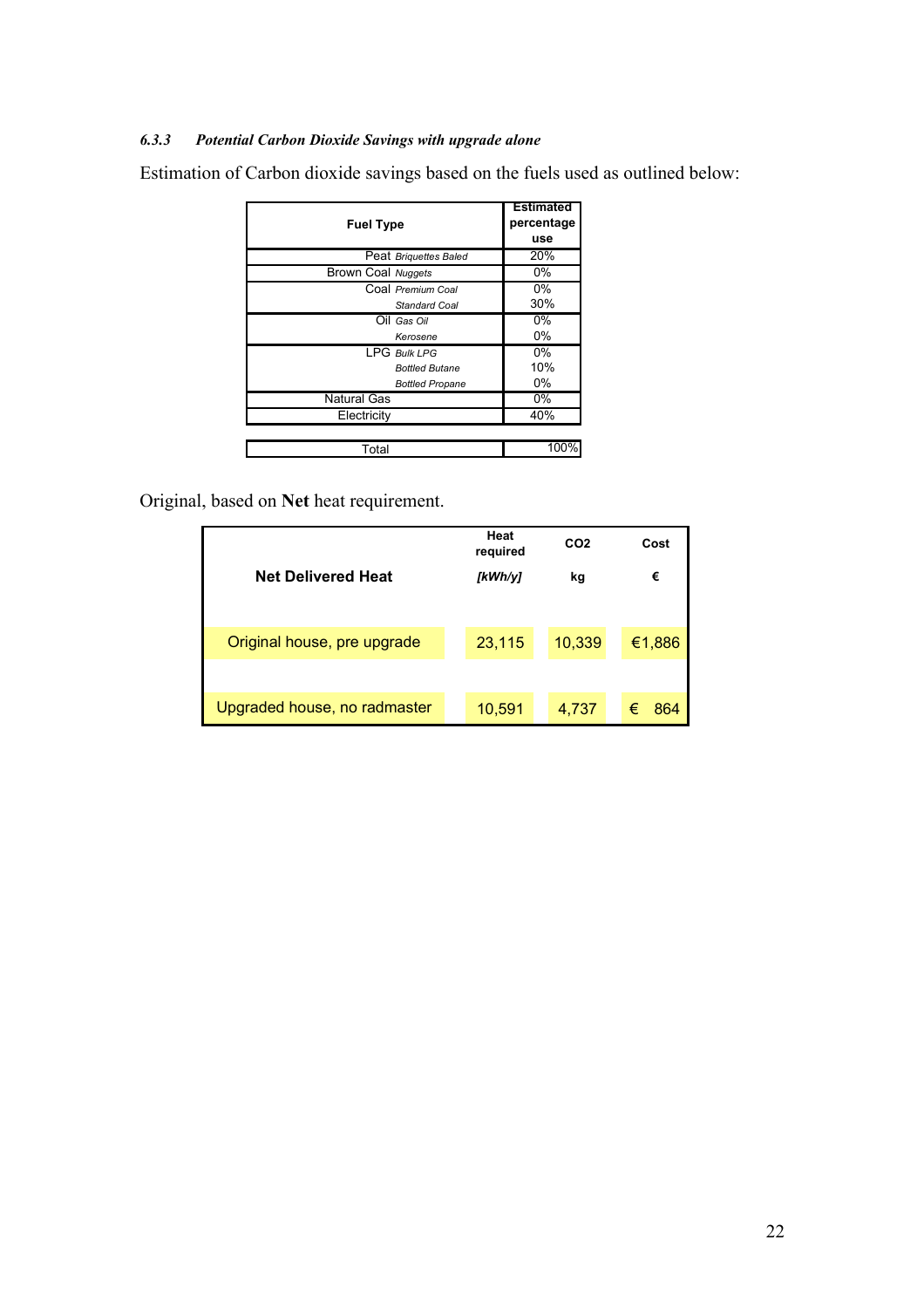## <span id="page-23-0"></span>*6.3.4 Potential Cost and Carbon Dioxide Savings*

*Case 1a:* Based on occupancy type a, Family home. Upgraded using natural gas and electricity to provide heat, standard 70% efficient gas boiler.

| <b>Gross Delivered Heat</b>   | Heat<br>required<br>[kWh/y] | <b>Saving</b><br>[kWh/y] | CO <sub>2</sub><br>kg/y | <b>Saving</b><br>kg CO <sub>2/V</sub> | Cost<br>€      | Saving<br>€   |
|-------------------------------|-----------------------------|--------------------------|-------------------------|---------------------------------------|----------------|---------------|
| Situation 1 Simple Timer      | 14,508                      | 0                        | 3.540                   | 0                                     | $\epsilon$ 810 | €<br>$\sim$   |
|                               |                             |                          |                         |                                       |                |               |
| Situation 2 Two Zones         | 13.395                      | 1.113                    | 3.268                   | 272                                   | 747<br>€       | $\epsilon$ 62 |
|                               |                             |                          |                         |                                       |                |               |
| <b>Situation 3 Rad Master</b> | 8.207                       | 6.302                    | 2.002                   | 1.538                                 | €<br>458       | €352          |

*Case 1b:* Based on occupancy type a, Family home. Upgraded using natural gas (90%) and electricity (10%) to provide heat, 90% efficient condensing gas boiler.

| <b>Gross Delivered Heat</b> | Heat<br>required<br>[kWh/y] | Saving<br>[kWh/y] | CO <sub>2</sub><br>kg/y | Saving<br>kg CO <sub>2/V</sub> | Cost<br>€         | Saving<br>€ |
|-----------------------------|-----------------------------|-------------------|-------------------------|--------------------------------|-------------------|-------------|
| Situation 1 Simple Timer    | 11.639                      | 0                 | 2,840                   | $\mathbf{0}$                   | $\epsilon$<br>649 | €           |
| Situation 2 Two Zones       | 10.746                      | 893               | 2.622                   | 218                            | €<br>600          | € 50        |
| Situation 3 Rad Master      | 6.583                       | 5.055             | 1.606                   | 1.233                          | €<br>367          | €282        |

*Case 2:* Based on occupancy type a, Family home. Upgraded, using oil (90%) and electricity (10%) to provide heat, 70% efficient oil boiler.

| <b>Gross Delivered Heat</b>     | Heat<br>required<br>[kWh/y] | Saving<br>[kWh/y] | CO <sub>2</sub><br>kg/y | Saving<br>kg CO <sub>2</sub> /y | Cost<br>€ | Saving<br>€ |
|---------------------------------|-----------------------------|-------------------|-------------------------|---------------------------------|-----------|-------------|
| <b>Situation 1 Simple Timer</b> | 14.508                      | 0                 | 4,297                   |                                 | 748<br>€  | €           |
| <b>Situation 2 Two Zones</b>    | 13,395                      | 1.113             | 3.968                   | 330                             | €<br>691  | € 57        |
| Situation 3 Rad Master          | 8.207                       | 6.302             | 2.431                   | 1.867                           | €<br>423  | €325        |